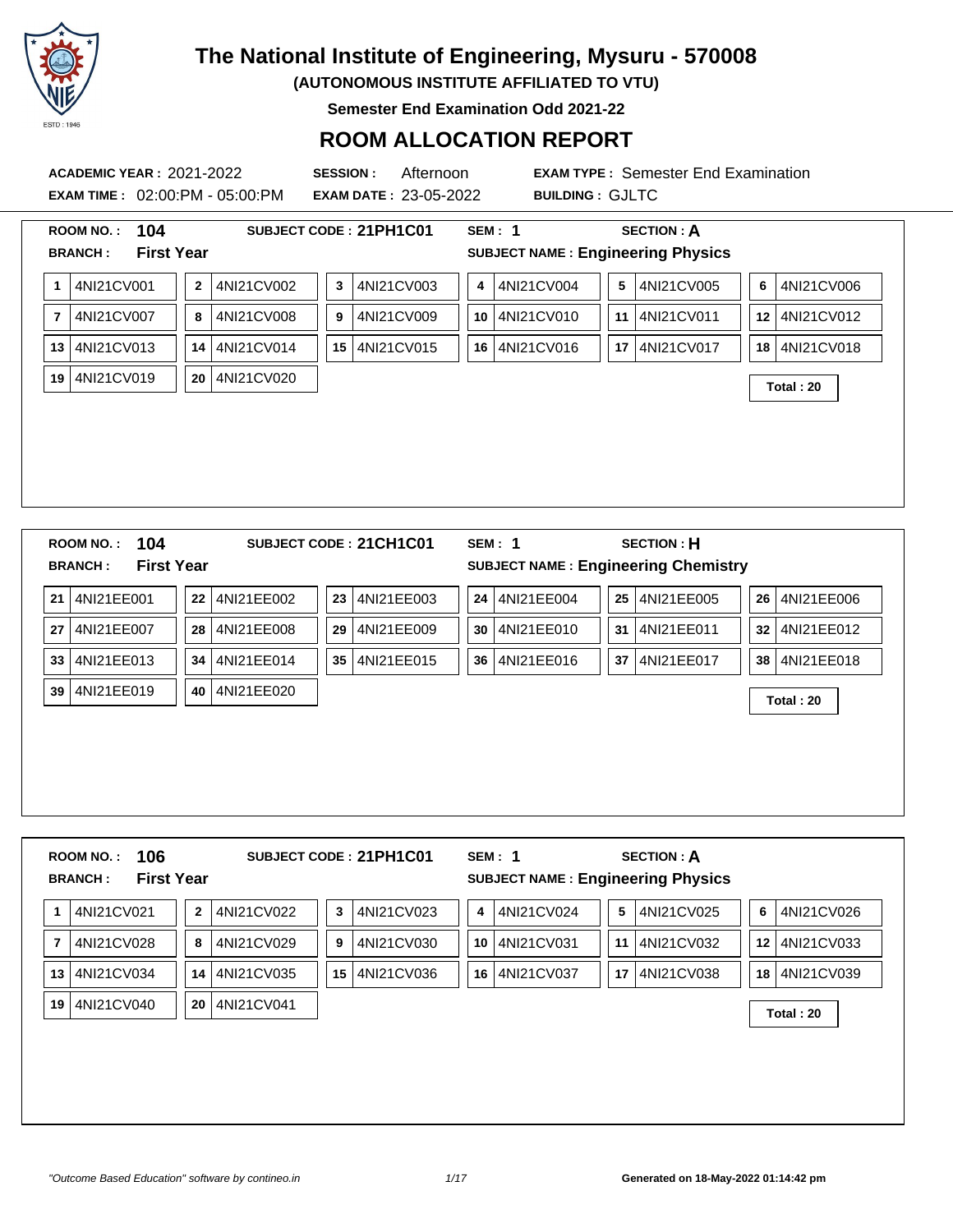

**(AUTONOMOUS INSTITUTE AFFILIATED TO VTU)**

**Semester End Examination Odd 2021-22**

#### **ROOM ALLOCATION REPORT**

**EXAM TIME :** 02:00:PM - 05:00:PM **EXAM DATE :** 23-05-2022 **BUILDING :** GJLTC

| 106<br><b>ROOM NO.:</b><br><b>First Year</b><br><b>BRANCH:</b> |                              | SUBJECT CODE: 21CH1C01        | SEM: 1           | <b>SECTION: H</b><br><b>SUBJECT NAME: Engineering Chemistry</b> |                  |
|----------------------------------------------------------------|------------------------------|-------------------------------|------------------|-----------------------------------------------------------------|------------------|
| 4NI21EE021<br>21                                               | 4NI21EE022<br>22             | 4NI21EE023<br>23              | 4NI21EE024<br>24 | 4NI21EE025<br>25                                                | 4NI21EE026<br>26 |
| 4NI21EE027<br>27                                               | 4NI21EE028<br>28             | 4NI21EE029<br>29              | 4NI21EE030<br>30 | 4NI21EE031<br>31                                                | 4NI21EE032<br>32 |
| 4NI21EE033<br>33                                               | 4NI21EE034<br>34             | 4NI21EE035<br>35 <sup>1</sup> | 4NI21EE036<br>36 | 4NI21EE037<br>37                                                | 4NI21EE038<br>38 |
| 39<br>4NI21EE039                                               | 4NI21EE040<br>40             |                               |                  |                                                                 | Total: 20        |
|                                                                |                              |                               |                  |                                                                 |                  |
| 107<br><b>ROOM NO.:</b>                                        |                              | SUBJECT CODE: 21PH1C01        | <b>SEM: 1</b>    | <b>SECTION: A</b>                                               |                  |
| <b>First Year</b><br><b>BRANCH:</b>                            |                              |                               |                  | <b>SUBJECT NAME: Engineering Physics</b>                        |                  |
| 4NI21CV042<br>1                                                | 4NI21CV043<br>$\overline{2}$ | 4NI21CV044<br>3               | 4NI21CV045<br>4  | 4NI21CV046<br>5                                                 | 4NI21CV047<br>6  |

| $\overline{7}$ | 4NI21CV048 | 8 | 4NI21CV049    | 9 | 4NI21CV050    | 10 | 4NI21CV051 | 11 | 4NI21CV053 | 12 | 4NI21CV055 |
|----------------|------------|---|---------------|---|---------------|----|------------|----|------------|----|------------|
| 13             | 4NI21CV056 |   | 14 4NI21CV103 |   | 15 4NI21CV104 | 16 | 4NI21CV105 | 17 | 4NI21CV106 |    | Total: 17  |
|                |            |   |               |   |               |    |            |    |            |    |            |
|                |            |   |               |   |               |    |            |    |            |    |            |
|                |            |   |               |   |               |    |            |    |            |    |            |
|                |            |   |               |   |               |    |            |    |            |    |            |
|                |            |   |               |   |               |    |            |    |            |    |            |
|                |            |   |               |   |               |    |            |    |            |    |            |

| 107<br><b>ROOM NO.:</b><br><b>First Year</b><br><b>BRANCH:</b> | SUBJECT CODE: 21PH1C01         | <b>SECTION: B</b><br>SEM: 1<br><b>SUBJECT NAME: Engineering Physics</b> |          |
|----------------------------------------------------------------|--------------------------------|-------------------------------------------------------------------------|----------|
| 4NI21CV057<br>18<br>19                                         | 4NI21CV058<br>4NI21CV059<br>20 |                                                                         |          |
|                                                                |                                |                                                                         | Total: 3 |
|                                                                |                                |                                                                         |          |
|                                                                |                                |                                                                         |          |
|                                                                |                                |                                                                         |          |
|                                                                |                                |                                                                         |          |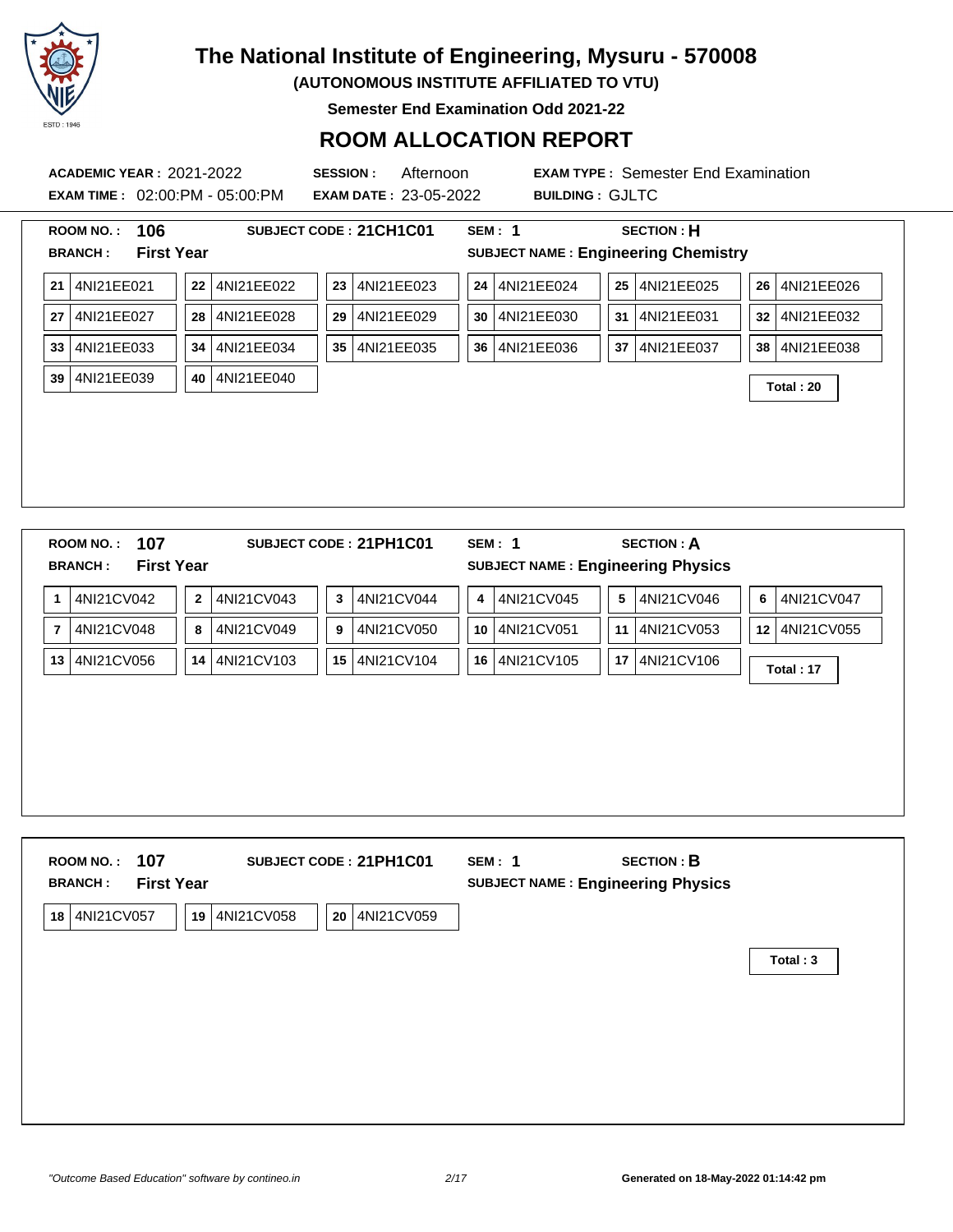

**(AUTONOMOUS INSTITUTE AFFILIATED TO VTU)**

**Semester End Examination Odd 2021-22**

#### **ROOM ALLOCATION REPORT**

**ACADEMIC YEAR :** 2021-2022 **SESSION :** Afternoon **EXAM TYPE :** Semester End Examination **EXAM TIME :** 02:00:PM - 05:00:PM **EXAM DATE :** 23-05-2022 **BUILDING :** GJLTC **ROOM NO. : 107 SUBJECT CODE : 21CH1C01 SEM : 1 SECTION : H BRANCH : First Year SUBJECT NAME : Engineering Chemistry 21** 4NI21EE041 **22** 4NI21EE042 **23** 4NI21EE043 **24** 4NI21EE044 **25** 4NI21EE045 **26** 4NI21EE046 **27** 4NI21EE047 **28** 4NI21EE048 **29** 4NI21EE049 **30** 4NI21EE050 **31** 4NI21EE051 **32** 4NI21EE052 **<sup>33</sup>** 4NI21EE053 **<sup>34</sup>** 4NI21EE054 **<sup>35</sup>** 4NI21EE055 **<sup>36</sup>** 4NI21EE056 **<sup>37</sup>** 4NI21EE057 **Total : 17 ROOM NO. : 107 SUBJECT CODE : 21CH1C01 SEM : 1 SECTION : I BRANCH : First Year SUBJECT NAME : Engineering Chemistry 38** 4NI19EE092 **39** 4NI21EE058 **40** 4NI21EE059 **Total : 3**

|    | 110<br><b>ROOM NO.:</b><br><b>First Year</b><br><b>BRANCH:</b> |                |            |                 | SUBJECT CODE: 21PH1C01 |                 | SEM: 1<br><b>SUBJECT NAME: Engineering Physics</b> |                 | <b>SECTION: B</b> |                  |            |
|----|----------------------------------------------------------------|----------------|------------|-----------------|------------------------|-----------------|----------------------------------------------------|-----------------|-------------------|------------------|------------|
|    | 4NI21CV060                                                     | $\overline{2}$ | 4NI21CV061 | 3               | 4NI21CV062             | 4               | 4NI21CV063                                         | 5               | 4NI21CV065        | 6                | 4NI21CV066 |
|    | 4NI21CV067                                                     | 8              | 4NI21CV068 | 9               | 4NI21CV069             | 10 <sup>1</sup> | 4NI21CV070                                         | 11              | 4NI21CV071        | 12 <sup>12</sup> | 4NI21CV072 |
| 13 | 4NI21CV073                                                     | 14             | 4NI21CV074 | 15 <sup>1</sup> | 4NI21CV075             | 16 I            | 4NI21CV076                                         | 17 <sup>1</sup> | 4NI21CV077        | 18               | 4NI21CV078 |
| 19 | 4NI21CV079                                                     | 20             | 4NI21CV080 |                 |                        |                 |                                                    |                 |                   |                  | Total: 20  |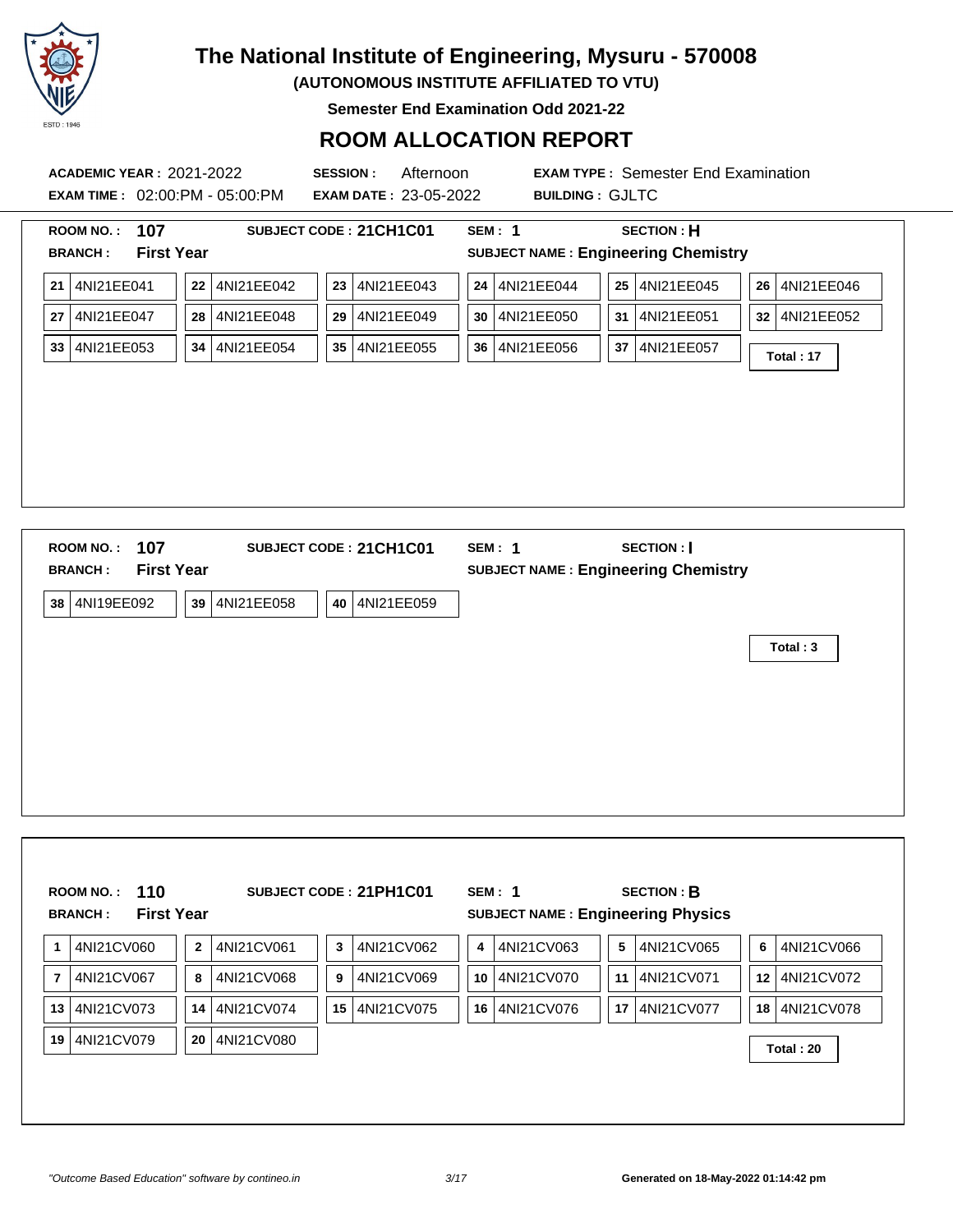

**(AUTONOMOUS INSTITUTE AFFILIATED TO VTU)**

**Semester End Examination Odd 2021-22**

#### **ROOM ALLOCATION REPORT**

**EXAM TIME :** 02:00:PM - 05:00:PM **EXAM DATE :** 23-05-2022 **BUILDING :** GJLTC

**ACADEMIC YEAR :** 2021-2022 **SESSION :** Afternoon **EXAM TYPE :** Semester End Examination

|                | 110<br>ROOM NO.:                    |              |            |                 | SUBJECT CODE: 21CH1C01 |    | SEM: 1                                     |    | <b>SECTION:</b>   |    |            |
|----------------|-------------------------------------|--------------|------------|-----------------|------------------------|----|--------------------------------------------|----|-------------------|----|------------|
|                | <b>First Year</b><br><b>BRANCH:</b> |              |            |                 |                        |    | <b>SUBJECT NAME: Engineering Chemistry</b> |    |                   |    |            |
| 21             | 4NI21EE060                          | 22           | 4NI21EE061 | 23              | 4NI21EE062             | 24 | 4NI21EE063                                 |    | 25 4NI21EE064     | 26 | 4NI21EE065 |
| 27             | 4NI21EE066                          | 28           | 4NI21EE067 | 29              | 4NI21EE068             | 30 | 4NI21EE069                                 | 31 | 4NI21EE070        | 32 | 4NI21EE071 |
| 33             | 4NI21EE072                          | 34           | 4NI21EE073 | 35 <sub>1</sub> | 4NI21EE074             | 36 | 4NI21EE075                                 | 37 | 4NI21EE076        | 38 | 4NI21EE077 |
| 39             | 4NI21EE078                          | 40           | 4NI21EE079 |                 |                        |    |                                            |    |                   |    | Total: 20  |
|                |                                     |              |            |                 |                        |    |                                            |    |                   |    |            |
|                |                                     |              |            |                 |                        |    |                                            |    |                   |    |            |
|                |                                     |              |            |                 |                        |    |                                            |    |                   |    |            |
|                |                                     |              |            |                 |                        |    |                                            |    |                   |    |            |
|                |                                     |              |            |                 |                        |    |                                            |    |                   |    |            |
|                |                                     |              |            |                 |                        |    |                                            |    |                   |    |            |
|                |                                     |              |            |                 |                        |    |                                            |    |                   |    |            |
|                | 204<br>ROOM NO.:                    |              |            |                 | SUBJECT CODE: 21PH1C01 |    | SEM: 1                                     |    | <b>SECTION: B</b> |    |            |
|                | <b>First Year</b><br><b>BRANCH:</b> |              |            |                 |                        |    | <b>SUBJECT NAME: Engineering Physics</b>   |    |                   |    |            |
| 1              | 4NI21CV081                          | $\mathbf{2}$ | 4NI21CV082 | 3               | 4NI21CV083             | 4  | 4NI21CV085                                 | 5  | 4NI21CV086        | 6  | 4NI21CV087 |
| $\overline{7}$ | 4NI21CV088                          | 8            | 4NI21CV089 | 9               | 4NI21CV090             | 10 | 4NI21CV091                                 | 11 | 4NI21CV092        | 12 | 4NI21CV093 |

**<sup>19</sup>** 4NI21CV100 **<sup>20</sup>** 4NI21CV101 **Total : 20**

| 204<br><b>ROOM NO.:</b><br><b>First Year</b><br><b>BRANCH:</b> |                  | SUBJECT CODE: 21CH1C01 | SEM: 1     | <b>SECTION:</b><br><b>SUBJECT NAME: Engineering Chemistry</b> |            |
|----------------------------------------------------------------|------------------|------------------------|------------|---------------------------------------------------------------|------------|
| 4NI21EE080                                                     | 4NI21EE081       | 4NI21EE082             | 24         | 25                                                            | 4NI21EE085 |
| 21                                                             | 22               | 23                     | 4NI21EE083 | 4NI21EE084                                                    | 26         |
| 4NI21EE086                                                     | 4NI21EE087       | 4NI21EE088             | 30         | 4NI21EE090                                                    | 4NI21EE091 |
| 27                                                             | 28               | 29                     | 4NI21EE089 | 31                                                            | 32         |
| 4NI21EE092                                                     | 4NI21EE093       | 35                     | 36         | 37                                                            | 4NI21EE097 |
| 33                                                             | 34               | 4NI21EE094             | 4NI21EE095 | 4NI21EE096                                                    | 38         |
| 4NI21EE098<br>39                                               | 4NI21EE099<br>40 |                        |            |                                                               | Total: 20  |
|                                                                |                  |                        |            |                                                               |            |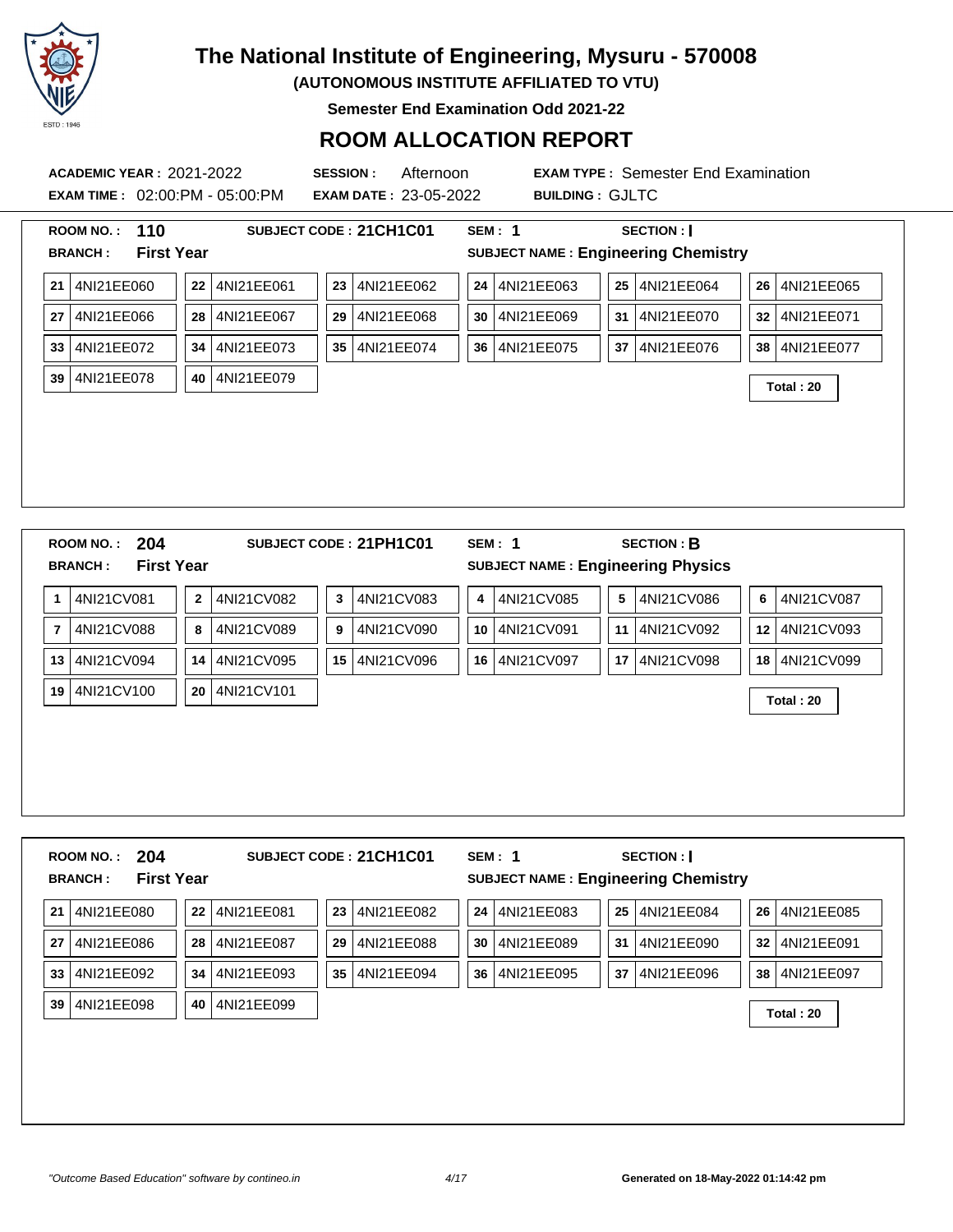

**(AUTONOMOUS INSTITUTE AFFILIATED TO VTU)**

**Semester End Examination Odd 2021-22**

#### **ROOM ALLOCATION REPORT**

| ROOM NO.: 205                                        |                            | SUBJECT CODE: 21PH1C01  | <b>SEM: 1</b>                              | <b>SECTION: B</b>            |                  |
|------------------------------------------------------|----------------------------|-------------------------|--------------------------------------------|------------------------------|------------------|
| <b>First Year</b><br><b>BRANCH:</b>                  |                            |                         | <b>SUBJECT NAME: Engineering Physics</b>   |                              |                  |
|                                                      |                            |                         |                                            |                              |                  |
| 4NI21CV102<br>1                                      | $\mathbf{2}$<br>4NI21CV107 |                         |                                            |                              |                  |
|                                                      |                            |                         |                                            |                              | Total: 2         |
|                                                      |                            |                         |                                            |                              |                  |
|                                                      |                            |                         |                                            |                              |                  |
|                                                      |                            |                         |                                            |                              |                  |
|                                                      |                            |                         |                                            |                              |                  |
|                                                      |                            |                         |                                            |                              |                  |
|                                                      |                            |                         |                                            |                              |                  |
|                                                      |                            |                         |                                            |                              |                  |
|                                                      |                            |                         |                                            |                              |                  |
|                                                      |                            |                         |                                            |                              |                  |
| ROOM NO.: 205                                        |                            | SUBJECT CODE: 21PH1C01  | <b>SEM: 1</b>                              | <b>SECTION: C</b>            |                  |
| <b>First Year</b><br><b>BRANCH:</b>                  |                            |                         | <b>SUBJECT NAME: Engineering Physics</b>   |                              |                  |
| 4NI21CS001                                           | $\pmb{4}$<br>4NI21CS002    | ${\bf 5}$<br>4NI21CS003 | 4NI21CS004<br>6                            | $\overline{7}$<br>4NI21CS005 | 4NI21CS006<br>8  |
| 4NI21CS007                                           | 10<br>4NI21CS008           | 4NI21CS009<br>11        | 12 4NI21CS010                              | 4NI21CS011<br>13             | 4NI21CS012<br>14 |
| 4NI21CS013<br>15                                     | 16 4NI21CS014              | 17 4NI21CS015           | 18 4NI21CS016                              | 4NI21CS017<br>19             | 20 4NI21CS018    |
|                                                      |                            |                         |                                            |                              |                  |
|                                                      |                            |                         |                                            |                              | Total: 18        |
|                                                      |                            |                         |                                            |                              |                  |
|                                                      |                            |                         |                                            |                              |                  |
|                                                      |                            |                         |                                            |                              |                  |
|                                                      |                            |                         |                                            |                              |                  |
|                                                      |                            |                         |                                            |                              |                  |
|                                                      |                            | SUBJECT CODE: 21CH1C01  | <b>SEM: 1</b>                              | <b>SECTION:</b>              |                  |
|                                                      |                            |                         | <b>SUBJECT NAME: Engineering Chemistry</b> |                              |                  |
| ROOM NO.: 205<br><b>First Year</b><br><b>BRANCH:</b> |                            |                         |                                            |                              |                  |
|                                                      |                            |                         |                                            |                              |                  |
| 21 4NI21EE100                                        | 22 4NI21EE101              | 23 4NI21EE102           |                                            |                              |                  |
|                                                      |                            |                         |                                            |                              | Total: 3         |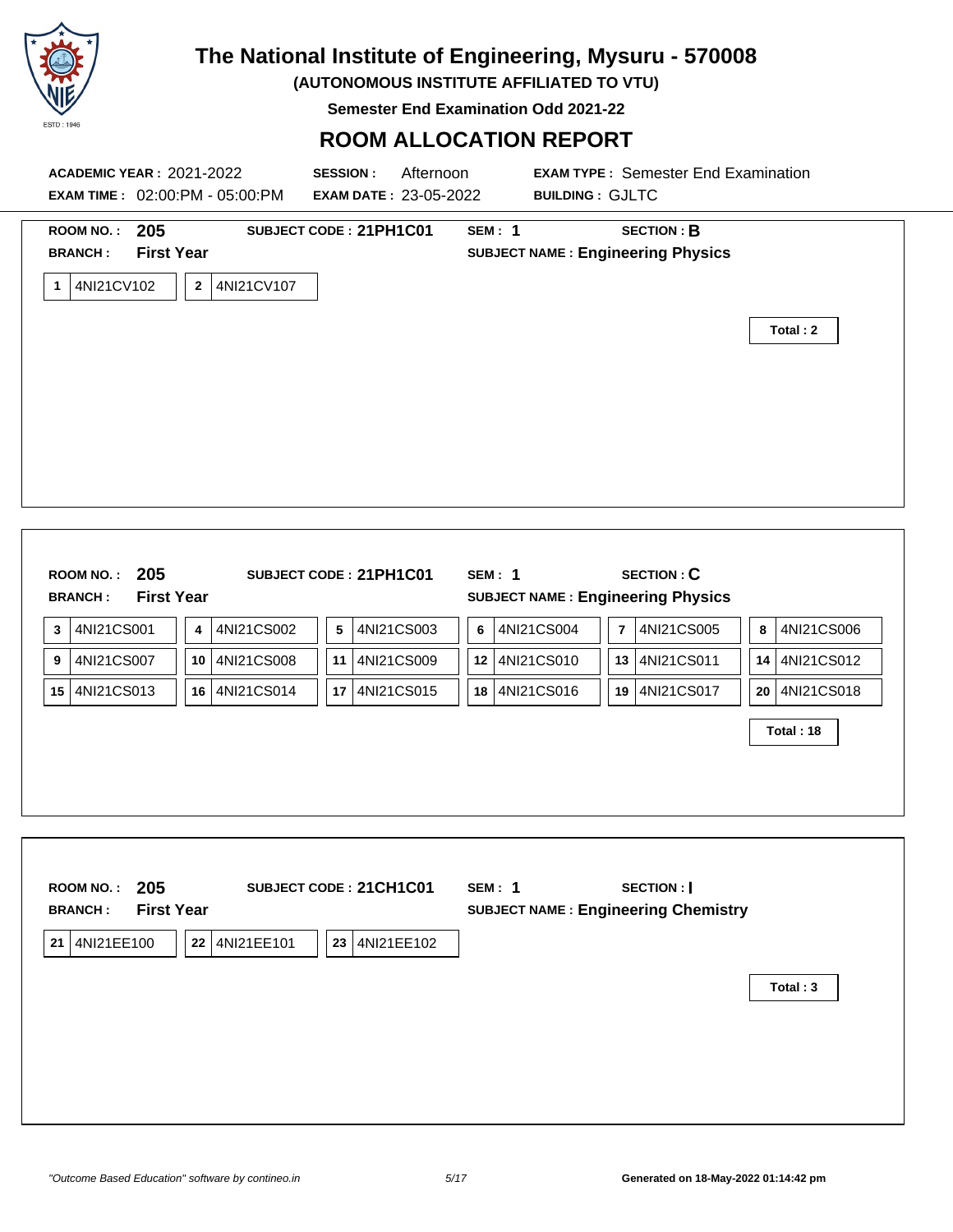

**(AUTONOMOUS INSTITUTE AFFILIATED TO VTU)**

**Semester End Examination Odd 2021-22**

### **ROOM ALLOCATION REPORT**

**EXAM TIME :** 02:00:PM - 05:00:PM **EXAM DATE :** 23-05-2022 **BUILDING :** GJLTC

| <b>First Year</b> |              |            |    |                        |                 |                                            |          |    |                   |    |               |
|-------------------|--------------|------------|----|------------------------|-----------------|--------------------------------------------|----------|----|-------------------|----|---------------|
|                   |              |            |    |                        |                 | <b>SUBJECT NAME: Engineering Chemistry</b> |          |    |                   |    |               |
| 4NI21IS001        | 25           | 4NI21IS002 | 26 | 4NI21IS003             | 27              | 4NI21IS004                                 |          | 28 | 4NI21IS005        | 29 | 4NI21IS006    |
| 4NI21IS007        | 31           | 4NI21IS008 | 32 | 4NI21IS009             |                 | 4NI21IS010                                 |          | 34 | 4NI21IS011        |    | 35 4NI21IS012 |
|                   | 37           | 4NI21IS014 |    | 4NI21IS015             |                 | 4NI21IS016                                 |          | 40 | 4NI21IS017        |    | Total: 17     |
|                   |              |            |    |                        |                 |                                            |          |    |                   |    |               |
|                   |              |            |    |                        |                 |                                            |          |    |                   |    |               |
|                   |              |            |    |                        |                 |                                            |          |    |                   |    |               |
|                   |              |            |    |                        |                 |                                            |          |    |                   |    |               |
|                   |              |            |    |                        |                 |                                            |          |    |                   |    |               |
|                   |              |            |    |                        |                 |                                            |          |    |                   |    |               |
|                   |              |            |    |                        |                 |                                            |          |    |                   |    |               |
|                   |              |            |    |                        |                 |                                            |          |    |                   |    |               |
|                   |              |            |    |                        |                 |                                            |          |    |                   |    |               |
|                   |              |            |    |                        |                 |                                            |          |    |                   |    |               |
|                   |              |            |    |                        |                 |                                            |          |    |                   |    |               |
| <b>ROOM NO.:</b>  |              |            |    |                        |                 | <b>SEM: 1</b>                              |          |    |                   |    |               |
| 206               |              |            |    | SUBJECT CODE: 21PH1C01 |                 |                                            |          |    | <b>SECTION: C</b> |    |               |
| <b>First Year</b> |              |            |    |                        |                 | <b>SUBJECT NAME: Engineering Physics</b>   |          |    |                   |    |               |
| 4NI21CS019        | $\mathbf{2}$ | 4NI21CS020 | 3  | 4NI21CS021             | 4               | 4NI21CS022                                 |          | 5  | 4NI21CS023        | 6  | 4NI21CS024    |
| 4NI21CS025        | 8            | 4NI21CS026 | 9  | 4NI21CS027             | 10 <sup>1</sup> | 4NI21CS028                                 |          | 11 | 4NI21CS029        | 12 | 4NI21CS030    |
| 4NI21CS031        | 14           | 4NI21CS032 | 15 | 4NI21CS033             | 16              | 4NI21CS035                                 |          | 17 | 4NI21CS036        | 18 | 4NI21CS037    |
|                   |              |            |    |                        |                 |                                            |          |    |                   |    |               |
| 4NI21CS038        | 20           | 4NI21CS039 |    |                        |                 |                                            |          |    |                   |    | Total: 20     |
|                   | 4NI21IS013   |            |    |                        | 38              |                                            | 33<br>39 |    |                   |    |               |

|    | 206<br><b>ROOM NO.:</b><br><b>First Year</b><br><b>BRANCH:</b> |    |            |    | SUBJECT CODE: 21CH1C01 |    | SEM: 1     |    | <b>SECTION: J</b><br><b>SUBJECT NAME: Engineering Chemistry</b> |    |            |
|----|----------------------------------------------------------------|----|------------|----|------------------------|----|------------|----|-----------------------------------------------------------------|----|------------|
| 21 | 4NI21IS018                                                     | 22 | 4NI21IS019 | 23 | 4NI21IS020             | 24 | 4NI21IS021 | 25 | 4NI21IS022                                                      | 26 | 4NI21IS023 |
| 27 | 4NI21IS024                                                     | 28 | 4NI21IS025 | 29 | 4NI21IS026             | 30 | 4NI21IS027 | 31 | 4NI21IS028                                                      | 32 | 4NI21IS029 |
| 33 | 4NI21IS030                                                     | 34 | 4NI21IS031 | 35 | 4NI21IS032             | 36 | 4NI21IS033 | 37 | 4NI21IS034                                                      | 38 | 4NI21IS035 |
| 39 | 4NI21IS036                                                     | 40 | 4NI21IS037 |    |                        |    |            |    |                                                                 |    | Total: 20  |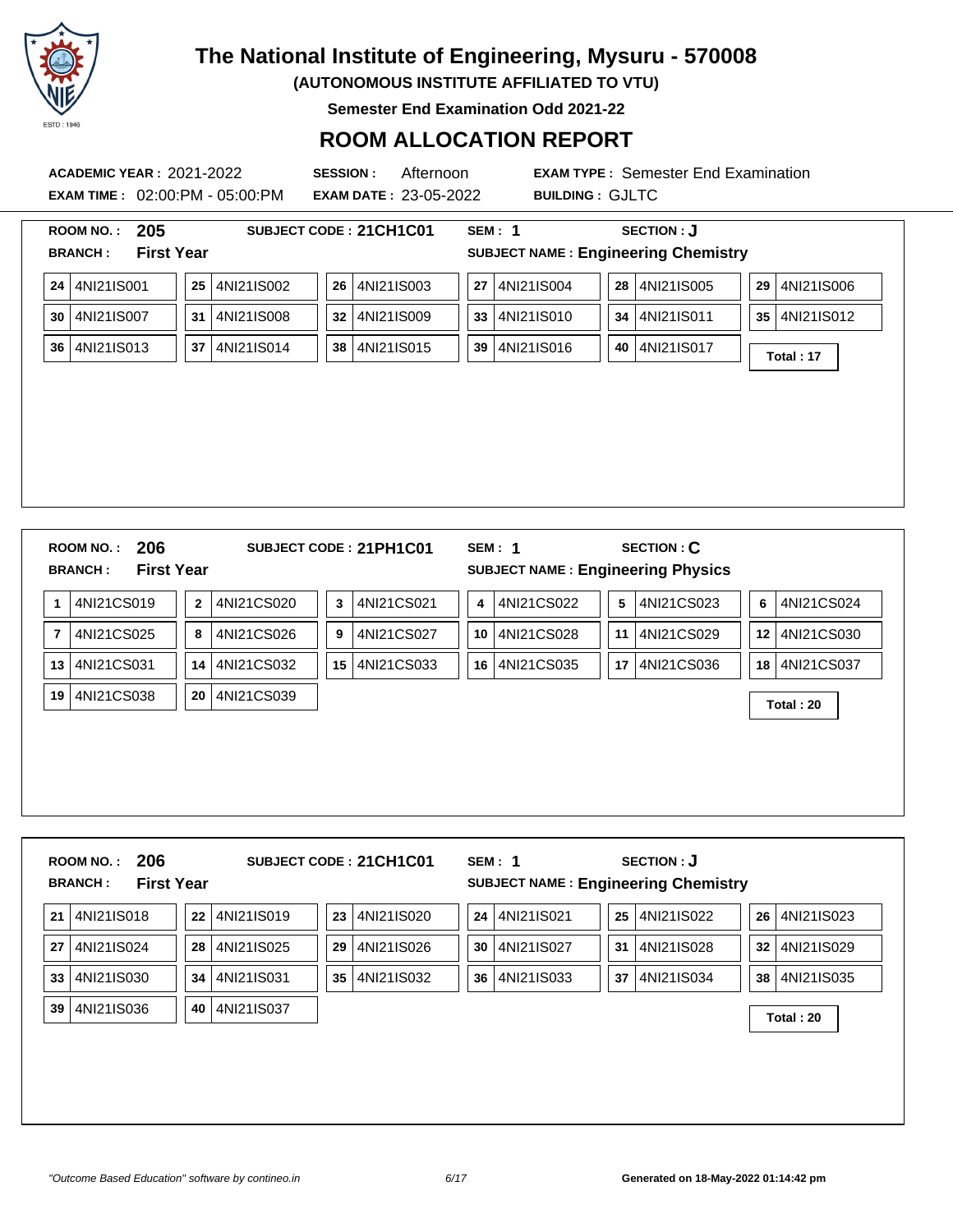

**(AUTONOMOUS INSTITUTE AFFILIATED TO VTU)**

**Semester End Examination Odd 2021-22**

#### **ROOM ALLOCATION REPORT**

**EXAM TIME :** 02:00:PM - 05:00:PM **EXAM DATE :** 23-05-2022 **BUILDING :** GJLTC

|                | <b>First Year</b><br><b>BRANCH:</b><br>4NI21CS040              | $\overline{2}$ | 4NI21CS042 | $\mathbf{3}$ | 4NI21CS043             | 4               | <b>SUBJECT NAME: Engineering Physics</b><br>4NI21CS044      | 5  | 4NI21CS045 | 6               | 4NI21CS046    |
|----------------|----------------------------------------------------------------|----------------|------------|--------------|------------------------|-----------------|-------------------------------------------------------------|----|------------|-----------------|---------------|
| 1              |                                                                |                |            |              |                        |                 |                                                             |    |            |                 |               |
| $\overline{7}$ | 4NI21CS047                                                     | 8              | 4NI21CS048 | 9            | 4NI21CS050             | 10 <sup>1</sup> | 4NI21CS051                                                  | 11 | 4NI21CS053 | 12 <sup>1</sup> | 4NI21CS054    |
| 13             | 4NI21CS056                                                     | 14             | 4NI21CS057 | 15           | 4NI21CS058             |                 | 16 4NI21CS059                                               | 17 | 4NI21CS060 |                 | 18 4NI21CS061 |
| 19             | 4NI21CS062                                                     | 20             | 4NI21CS126 |              |                        |                 |                                                             |    |            |                 | Total: 20     |
|                |                                                                |                |            |              |                        |                 |                                                             |    |            |                 |               |
|                |                                                                |                |            |              |                        |                 |                                                             |    |            |                 |               |
|                |                                                                |                |            |              |                        |                 |                                                             |    |            |                 |               |
|                | 207<br><b>ROOM NO.:</b><br><b>First Year</b><br><b>BRANCH:</b> |                |            |              | SUBJECT CODE: 21CH1C01 |                 | <b>SEM: 1</b><br><b>SUBJECT NAME: Engineering Chemistry</b> |    | SECTION: J |                 |               |
|                | 4NI21IS038                                                     | 22             | 4NI21IS039 | 23           | 4NI21IS040             |                 | 24 4NI21IS041                                               | 25 | 4NI21IS042 | 26              | 4NI21IS043    |
|                | 4NI21IS044                                                     | 28             | 4NI21IS045 | 29           | 4NI21IS046             | 30              | 4NI21IS047                                                  | 31 | 4NI21IS048 | 32              | 4NI21IS049    |
| 21<br>27<br>33 | 4NI21IS050                                                     | 34             | 4NI21IS051 | 35           | 4NI21IS052             |                 | 36 4NI21IS053                                               | 37 | 4NI21IS054 | 38              | 4NI21IS055    |

| 208<br><b>ROOM NO.:</b><br><b>First Year</b><br><b>BRANCH:</b> | SUBJECT CODE: 21PH1C01 | <b>SEM: 1</b><br><b>SUBJECT NAME: Engineering Physics</b> | <b>SECTION: C</b> |          |
|----------------------------------------------------------------|------------------------|-----------------------------------------------------------|-------------------|----------|
| 4NI21CS127<br>$\mathbf{2}$<br>1                                | 4NI21CS128             |                                                           |                   |          |
|                                                                |                        |                                                           |                   | Total: 2 |
|                                                                |                        |                                                           |                   |          |
|                                                                |                        |                                                           |                   |          |
|                                                                |                        |                                                           |                   |          |
|                                                                |                        |                                                           |                   |          |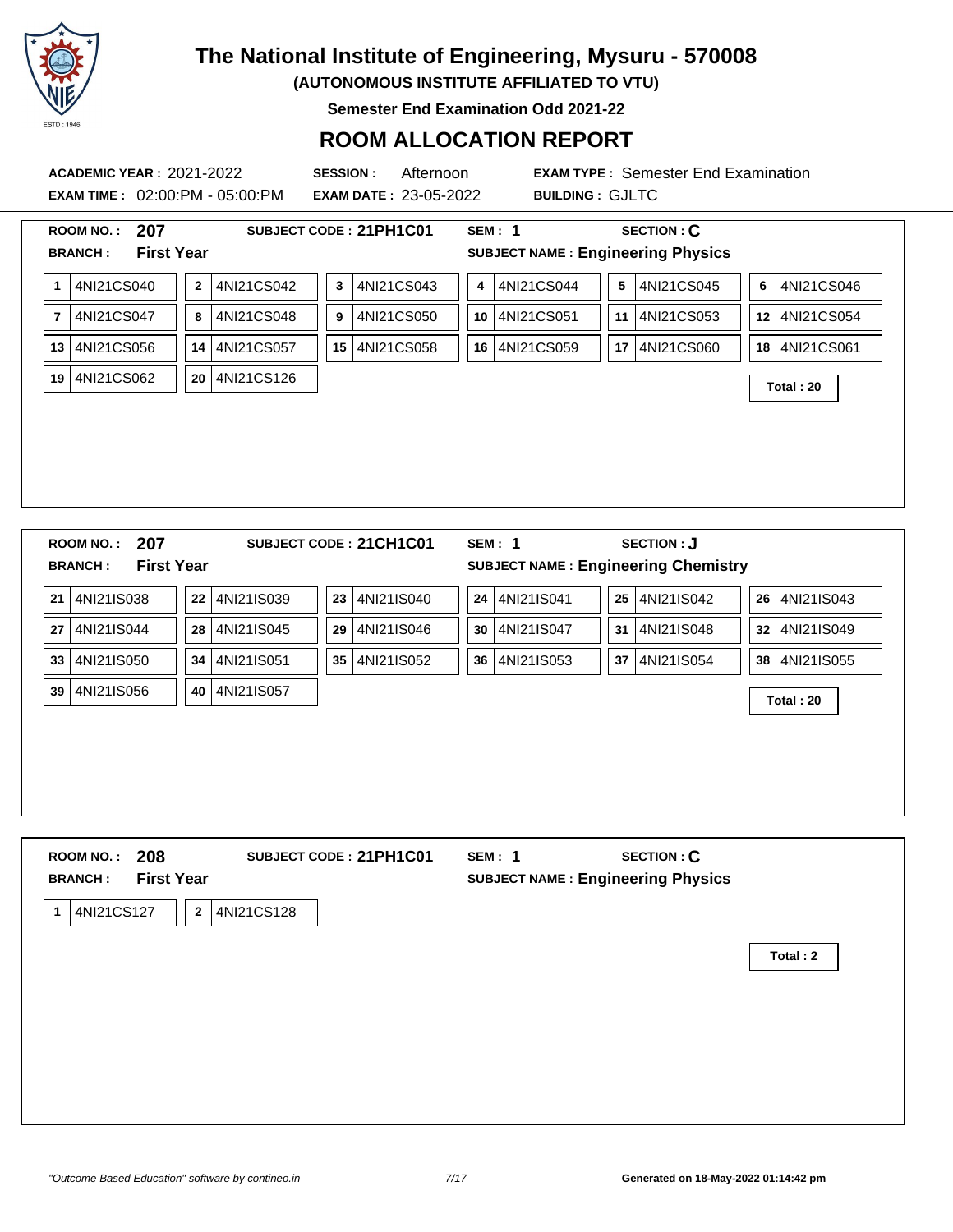

**(AUTONOMOUS INSTITUTE AFFILIATED TO VTU)**

**Semester End Examination Odd 2021-22**

#### **ROOM ALLOCATION REPORT**

**ACADEMIC YEAR :** 2021-2022 **SESSION :** Afternoon **EXAM TYPE :** Semester End Examination **EXAM TIME :** 02:00:PM - 05:00:PM **EXAM DATE :** 23-05-2022 **BUILDING :** GJLTC **ROOM NO. : 208 SUBJECT CODE : 21PH1C01 SEM : 1 SECTION : D BRANCH : First Year SUBJECT NAME : Engineering Physics 3** 4NI21CS063 **4** 4NI21CS064 **5** 4NI21CS065 **6** 4NI21CS066 **7** 4NI21CS067 **8** 4NI21CS068 **9** 4NI21CS069 **10** 4NI21CS070 **11** 4NI21CS071 **12** 4NI21CS072 **13** 4NI21CS073 **14** 4NI21CS074 **15** 4NI21CS075 **16** 4NI21CS076 **17** 4NI21CS077 **18** 4NI21CS078 **19** 4NI21CS079 **20** 4NI21CS080 **Total : 18 ROOM NO. : 208 SUBJECT CODE : 21CH1C01 SEM : 1 SECTION : J BRANCH : First Year SUBJECT NAME : Engineering Chemistry 21** 4NI21IS058 **22** 4NI21IS059 **23** 4NI21IS122

**Total : 3**

|    | 208<br><b>ROOM NO.:</b> |                   |            | SUBJECT CODE: 21CH1C01 | SEM: 1           | <b>SECTION: K</b>                          |    |               |
|----|-------------------------|-------------------|------------|------------------------|------------------|--------------------------------------------|----|---------------|
|    | <b>BRANCH:</b>          | <b>First Year</b> |            |                        |                  | <b>SUBJECT NAME: Engineering Chemistry</b> |    |               |
| 24 | 4NI21IS060              | 25                | 4NI21IS061 | 26<br>4NI21IS062       | 27<br>4NI21IS063 | 28<br>4NI21IS064                           | 29 | 4NI21IS065    |
| 30 | 4NI21IS066              | 31                | 4NI21IS067 | 32<br>4NI21IS068       | 33<br>4NI21IS069 | 34 4NI21IS070                              |    | 35 4NI21IS071 |
| 36 | 4NI21IS072              | 37                | 4NI21IS073 | 4NI21IS074<br>38       | 4NI21IS075<br>39 | 4NI21IS076<br>40                           |    | Total: 17     |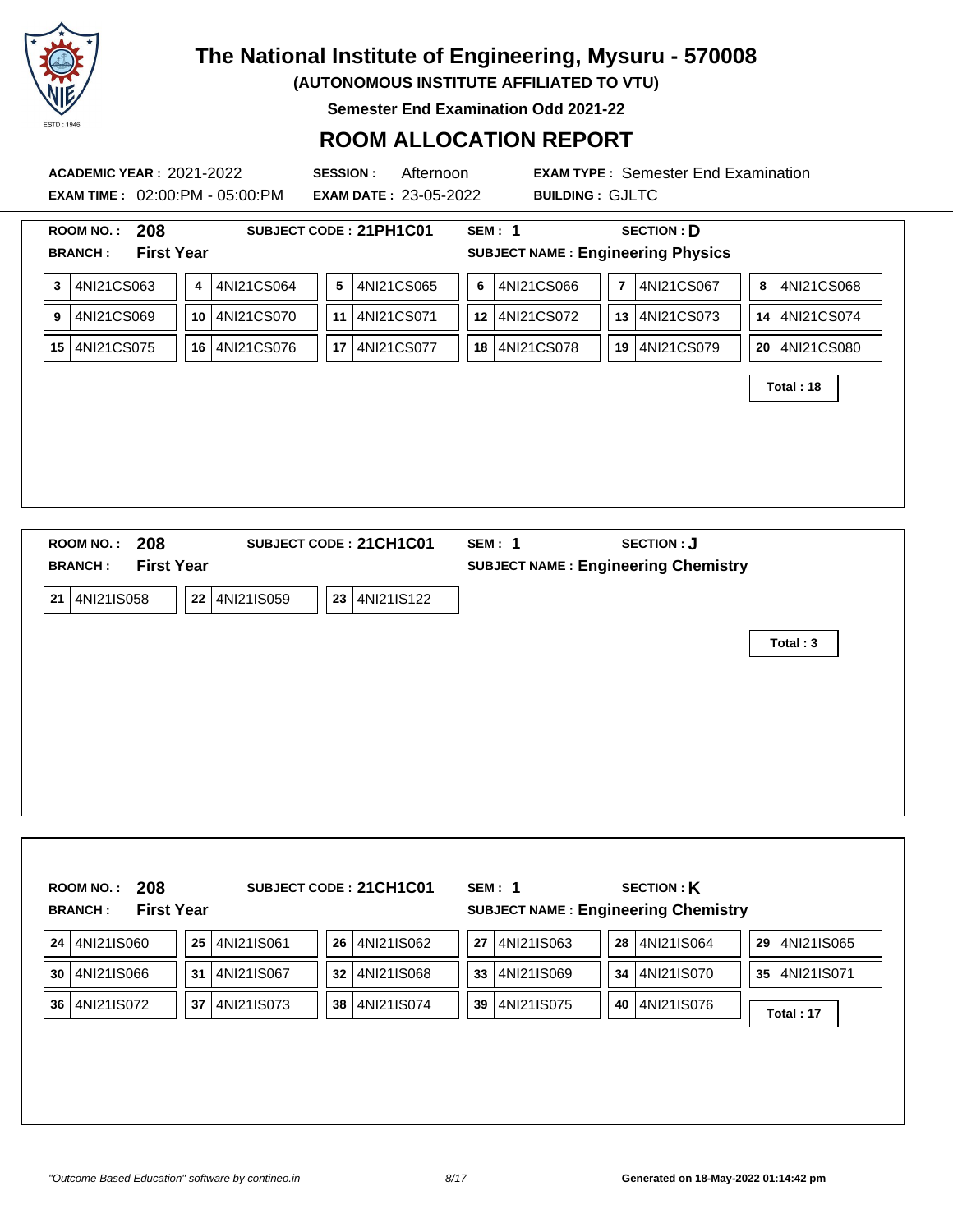

**(AUTONOMOUS INSTITUTE AFFILIATED TO VTU)**

**Semester End Examination Odd 2021-22**

### **ROOM ALLOCATION REPORT**

**EXAM TIME :** 02:00:PM - 05:00:PM **EXAM DATE :** 23-05-2022 **BUILDING :** GJLTC

**ACADEMIC YEAR :** 2021-2022 **SESSION :** Afternoon **EXAM TYPE :** Semester End Examination

|                | 210<br><b>ROOM NO.:</b>             |              |            |    | SUBJECT CODE: 21PH1C01 |    | <b>SEM: 1</b>                              |                 | <b>SECTION: D</b> |                  |            |
|----------------|-------------------------------------|--------------|------------|----|------------------------|----|--------------------------------------------|-----------------|-------------------|------------------|------------|
|                | <b>First Year</b><br><b>BRANCH:</b> |              |            |    |                        |    | <b>SUBJECT NAME: Engineering Physics</b>   |                 |                   |                  |            |
| $\mathbf 1$    | 4NI21CS081                          | $\mathbf{2}$ | 4NI21CS082 | 3  | 4NI21CS083             | 4  | 4NI21CS084                                 | 5               | 4NI21CS085        | 6                | 4NI21CS086 |
| $\overline{7}$ | 4NI21CS087                          | 8            | 4NI21CS088 | 9  | 4NI21CS089             | 10 | 4NI21CS090                                 | 11              | 4NI21CS091        | 12 <sup>12</sup> | 4NI21CS092 |
| 13             | 4NI21CS093                          | 14           | 4NI21CS094 | 15 | 4NI21CS095             | 16 | 4NI21CS096                                 | 17              | 4NI21CS097        | 18               | 4NI21CS098 |
| 19             | 4NI21CS099                          | 20           | 4NI21CS100 |    |                        |    |                                            |                 |                   |                  | Total: 20  |
|                |                                     |              |            |    |                        |    |                                            |                 |                   |                  |            |
|                |                                     |              |            |    |                        |    |                                            |                 |                   |                  |            |
|                |                                     |              |            |    |                        |    |                                            |                 |                   |                  |            |
|                |                                     |              |            |    |                        |    |                                            |                 |                   |                  |            |
|                |                                     |              |            |    |                        |    |                                            |                 |                   |                  |            |
|                |                                     |              |            |    |                        |    |                                            |                 |                   |                  |            |
|                |                                     |              |            |    |                        |    |                                            |                 |                   |                  |            |
|                | 210<br>ROOM NO.:                    |              |            |    | SUBJECT CODE: 21CH1C01 |    | <b>SEM: 1</b>                              |                 | <b>SECTION: K</b> |                  |            |
|                | <b>First Year</b><br><b>BRANCH:</b> |              |            |    |                        |    | <b>SUBJECT NAME: Engineering Chemistry</b> |                 |                   |                  |            |
| 21             | 4NI21IS077                          | 22           | 4NI21IS078 | 23 | 4NI21IS079             | 24 | 4NI21IS080                                 | 25 <sub>2</sub> | 4NI21IS081        | 26               | 4NI21IS082 |
| 27             | 4NI21IS083                          | 28           | 4NI21IS084 | 29 | 4NI21IS085             | 30 | 4NI21IS086                                 | 31              | 4NI21IS087        | 32 <sub>2</sub>  | 4NI21IS088 |

**<sup>39</sup>** 4NI21IS095 **<sup>40</sup>** 4NI21IS096 **Total : 20**

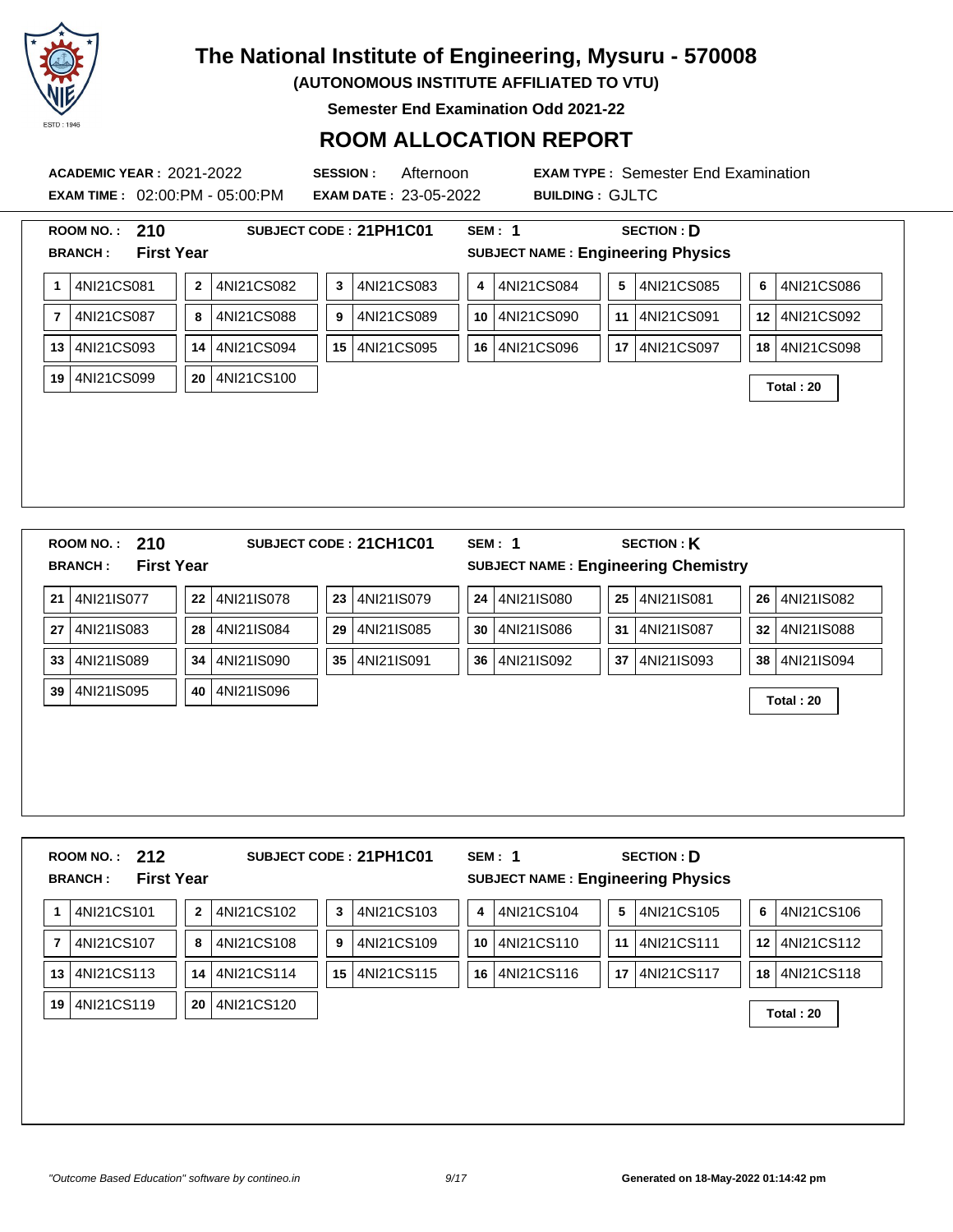

**(AUTONOMOUS INSTITUTE AFFILIATED TO VTU)**

**Semester End Examination Odd 2021-22**

### **ROOM ALLOCATION REPORT**

**ACADEMIC YEAR :** 2021-2022 **SESSION :** Afternoon **EXAM TYPE :** Semester End Examination **EXAM TIME :** 02:00:PM - 05:00:PM **EXAM DATE :** 23-05-2022 **BUILDING :** GJLTC **ROOM NO. : 212 SUBJECT CODE : 21CH1C01 SEM : 1 SECTION : K BRANCH : First Year SUBJECT NAME : Engineering Chemistry 21** 4NI21IS097 **22** 4NI21IS098 **23** 4NI21IS099 **24** 4NI21IS100 **25** 4NI21IS101 **26** 4NI21IS102 **27** 4NI21IS104 **28** 4NI21IS105 **29** 4NI21IS106 **30** 4NI21IS107 **31** 4NI21IS108 **32** 4NI21IS109 **33** 4NI21IS110 **34** 4NI21IS111 **35** 4NI21IS112 **36** 4NI21IS113 **37** 4NI21IS114 **38** 4NI21IS115 **<sup>39</sup>** 4NI21IS116 **<sup>40</sup>** 4NI21IS117 **Total : 20 ROOM NO. : 213 SUBJECT CODE : 21PH1C01 SEM : 1 SECTION : D**

| RUUM NU.: <b>ZIJ</b><br><b>First Year</b><br><b>BRANCH:</b> | SUBJECT CODE: ZIPHICUT        | <b>SEM:</b> I<br><b>SECTION: D</b><br><b>SUBJECT NAME: Engineering Physics</b> |              |
|-------------------------------------------------------------|-------------------------------|--------------------------------------------------------------------------------|--------------|
| 4NI21CS121<br>$\mathbf{2}$<br>1                             | 4NI21CS122<br>4NI21CS123<br>3 | 4NI21CS124<br>4NI21CS125<br>5<br>4                                             | 6 4NI21CS129 |
|                                                             |                               |                                                                                | Total: 6     |
|                                                             |                               |                                                                                |              |
|                                                             |                               |                                                                                |              |
|                                                             |                               |                                                                                |              |
|                                                             |                               |                                                                                |              |
|                                                             |                               |                                                                                |              |

| -213<br><b>ROOM NO.:</b><br><b>First Year</b><br><b>BRANCH:</b> |                  | SUBJECT CODE: 21PH1C01 | SEM: 1           | <b>SECTION: E</b><br><b>SUBJECT NAME: Engineering Physics</b> |                               |
|-----------------------------------------------------------------|------------------|------------------------|------------------|---------------------------------------------------------------|-------------------------------|
| 4NI20EC018<br>$\overline{7}$                                    | 4NI21EC001<br>8  | 4NI21EC002<br>9        | 4NI21EC003<br>10 | 4NI21EC004<br>11                                              | 4NI21EC005<br>12 <sup>1</sup> |
| 13<br>4NI21EC006                                                | 4NI21EC007<br>14 | 15<br>4NI21EC008       | 4NI21EC009<br>16 | 17<br>4NI21EC010                                              | 18 4NI21EC011                 |
| 4NI21EC012<br>19                                                | 20<br>4NI21EC013 |                        |                  |                                                               | Total: 14                     |
|                                                                 |                  |                        |                  |                                                               |                               |
|                                                                 |                  |                        |                  |                                                               |                               |
|                                                                 |                  |                        |                  |                                                               |                               |
|                                                                 |                  |                        |                  |                                                               |                               |
|                                                                 |                  |                        |                  |                                                               |                               |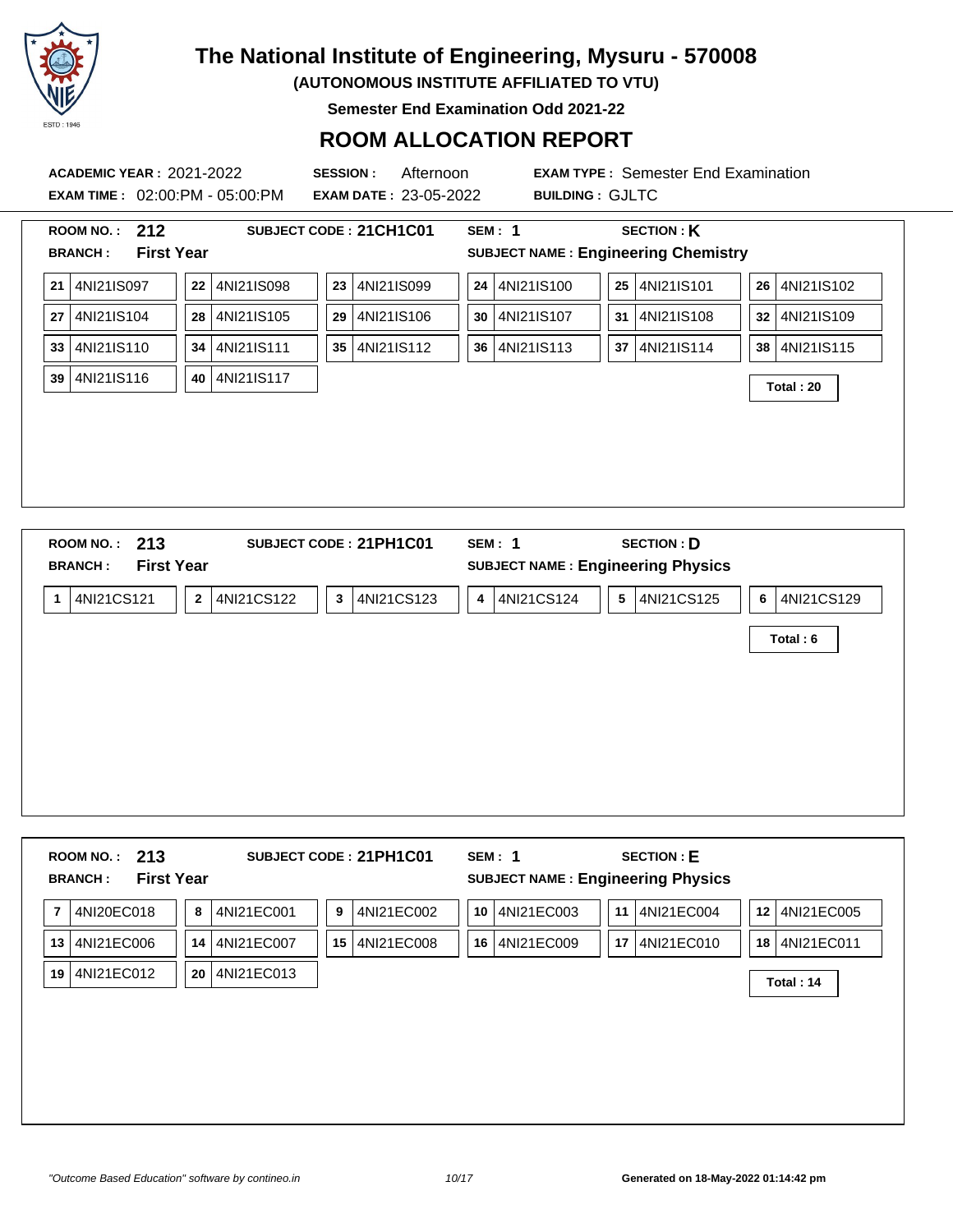

**(AUTONOMOUS INSTITUTE AFFILIATED TO VTU)**

**Semester End Examination Odd 2021-22**

## **ROOM ALLOCATION REPORT**

| <b>ACADEMIC YEAR : 2021-2022</b><br><b>EXAM TIME: 02:00:PM - 05:00:PM</b> | <b>SESSION:</b><br>Afternoon<br><b>EXAM DATE: 23-05-2022</b>                                                                                                              | <b>EXAM TYPE: Semester End Examination</b><br><b>BUILDING: GJLTC</b> |  |  |
|---------------------------------------------------------------------------|---------------------------------------------------------------------------------------------------------------------------------------------------------------------------|----------------------------------------------------------------------|--|--|
| 213<br><b>ROOM NO.:</b><br><b>First Year</b><br><b>BRANCH:</b>            | <b>SECTION: K</b><br>SUBJECT CODE: 21CH1C01<br>SEM: 1<br><b>SUBJECT NAME: Engineering Chemistry</b><br>4NI21IS120<br>4NI21IS121<br>25 4NI21IS123<br>23<br>24 <br>Total: 5 |                                                                      |  |  |
| 4NI21IS119<br>4NI21IS118<br>21<br>22                                      |                                                                                                                                                                           |                                                                      |  |  |
|                                                                           |                                                                                                                                                                           |                                                                      |  |  |
|                                                                           |                                                                                                                                                                           |                                                                      |  |  |
|                                                                           |                                                                                                                                                                           |                                                                      |  |  |
|                                                                           |                                                                                                                                                                           |                                                                      |  |  |
| ROOM NO.: 213                                                             | SUBJECT CODE: 21CH1C01                                                                                                                                                    | <b>SECTION: L</b><br>SEM: 1                                          |  |  |

| <b>First Year</b><br><b>BRANCH:</b> |                  |                   | <b>SUBJECT NAME: Engineering Chemistry</b> |                  |  |  |  |  |
|-------------------------------------|------------------|-------------------|--------------------------------------------|------------------|--|--|--|--|
| 26<br>4NI21ME001                    | 27<br>4NI21ME002 | 28<br>4NI21ME003  | 29<br>4NI21ME004<br>30<br>4NI21ME005       | 31<br>4NI21ME006 |  |  |  |  |
| 32<br>4NI21ME007                    | 33<br>4NI21ME008 | 34<br>14NI21ME009 | 35<br>36<br>  4NI21ME010<br>4NI21ME011     | 37<br>4NI21ME012 |  |  |  |  |
| 38<br>4NI21ME013                    | 39<br>4NI21ME014 | 40<br>14NI21ME015 |                                            | <b>Total: 15</b> |  |  |  |  |
|                                     |                  |                   |                                            |                  |  |  |  |  |
|                                     |                  |                   |                                            |                  |  |  |  |  |
|                                     |                  |                   |                                            |                  |  |  |  |  |
|                                     |                  |                   |                                            |                  |  |  |  |  |
|                                     |                  |                   |                                            |                  |  |  |  |  |

| 3<br>4NI21EC014<br>$\mathbf{2}$<br>4NI21EC015<br>4NI21EC016<br>5<br>4NI21EC017<br>4NI21EC018<br>4<br>6<br>4NI21EC020<br>4NI21EC021<br>4NI21EC022<br>4NI21EC023<br>4NI21EC024<br>$\overline{7}$<br>8<br>9<br>10<br>11<br>12<br>4NI21EC026<br>4NI21EC027<br>15<br>4NI21EC028<br>4NI21EC029<br>14<br>16<br>17<br>4NI21EC030<br>18<br>13 | 4NI21EC019<br>4NI21EC025<br>4NI21EC032<br>4NI21EC033<br>20<br>4NI21EC034<br>19<br>Total: 20 | ROOM NO.: $214$<br><b>First Year</b><br><b>BRANCH:</b> | SUBJECT CODE: 21PH1C01 | SEM: 1 | <b>SECTION: E</b><br><b>SUBJECT NAME: Engineering Physics</b> |  |
|--------------------------------------------------------------------------------------------------------------------------------------------------------------------------------------------------------------------------------------------------------------------------------------------------------------------------------------|---------------------------------------------------------------------------------------------|--------------------------------------------------------|------------------------|--------|---------------------------------------------------------------|--|
|                                                                                                                                                                                                                                                                                                                                      |                                                                                             |                                                        |                        |        |                                                               |  |
|                                                                                                                                                                                                                                                                                                                                      |                                                                                             |                                                        |                        |        |                                                               |  |
|                                                                                                                                                                                                                                                                                                                                      |                                                                                             |                                                        |                        |        |                                                               |  |
|                                                                                                                                                                                                                                                                                                                                      |                                                                                             |                                                        |                        |        |                                                               |  |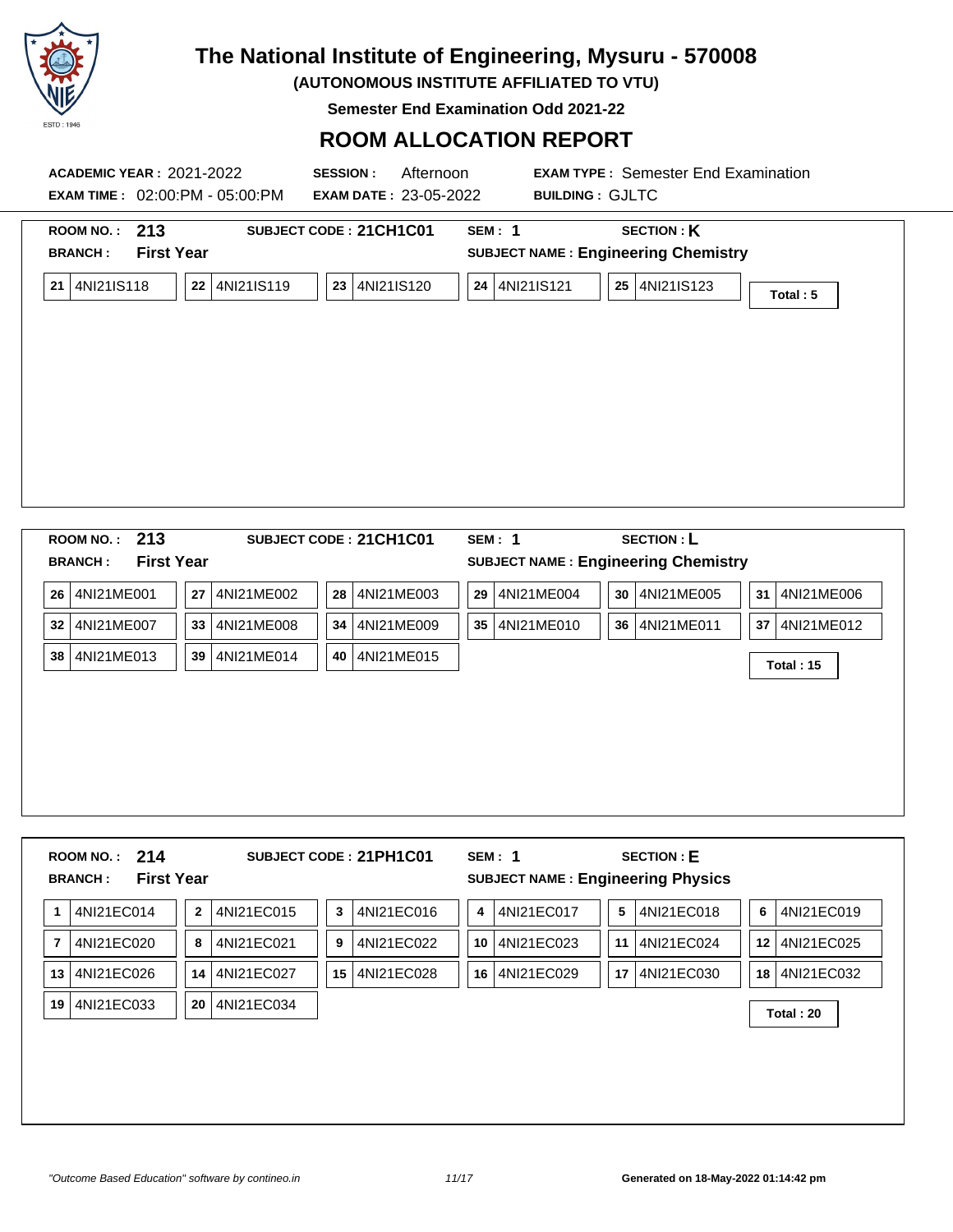

**(AUTONOMOUS INSTITUTE AFFILIATED TO VTU)**

**Semester End Examination Odd 2021-22**

### **ROOM ALLOCATION REPORT**

**ACADEMIC YEAR :** 2021-2022 **SESSION :** Afternoon **EXAM TYPE :** Semester End Examination **EXAM TIME :** 02:00:PM - 05:00:PM **EXAM DATE :** 23-05-2022 **BUILDING :** GJLTC **ROOM NO. : 214 SUBJECT CODE : 21CH1C01 SEM : 1 SECTION : L BRANCH : First Year SUBJECT NAME : Engineering Chemistry 21** 4NI21ME017 **22** 4NI21ME018 **23** 4NI21ME019 **24** 4NI21ME020 **25** 4NI21ME021 **26** 4NI21ME022 **27** 4NI21ME023 **28** 4NI21ME024 **29** 4NI21ME025 **30** 4NI21ME026 **31** 4NI21ME027 **32** 4NI21ME028 **33** 4NI21ME029 **34** 4NI21ME030 **35** 4NI21ME031 **36** 4NI21ME032 **37** 4NI21ME033 **38** 4NI21ME034 **<sup>39</sup>** 4NI21ME035 **<sup>40</sup>** 4NI21ME036 **Total : 20 ROOM NO. : 215 SUBJECT CODE : 21PH1C01 SEM : 1 SECTION : E BRANCH : First Year SUBJECT NAME : Engineering Physics**

|                | 4NI21EC035 | $\mathbf{2}$ | 4NI21EC036 | 3  | 4NI21EC037 | 4    | 4NI21EC038 | 5  | 4NI21EC039    | 6 | 4NI21EC040    |
|----------------|------------|--------------|------------|----|------------|------|------------|----|---------------|---|---------------|
| $\overline{7}$ | 4NI21EC041 | 8            | 4NI21EC042 | 9  | 4NI21EC043 | 10   | 4NI21EC044 |    | 11 4NI21EC045 |   | 12 4NI21EC046 |
| 13             | 4NI21EC047 | 14           | 4NI21EC048 | 15 | 4NI21EC049 | 16 l | 4NI21EC050 | 17 | 4NI21EC051    |   | 18 4NI21EC052 |
| 19             | 4NI21EC053 | 20           | 4NI21EC054 |    |            |      |            |    |               |   | Total: 20     |
|                |            |              |            |    |            |      |            |    |               |   |               |
|                |            |              |            |    |            |      |            |    |               |   |               |
|                |            |              |            |    |            |      |            |    |               |   |               |
|                |            |              |            |    |            |      |            |    |               |   |               |

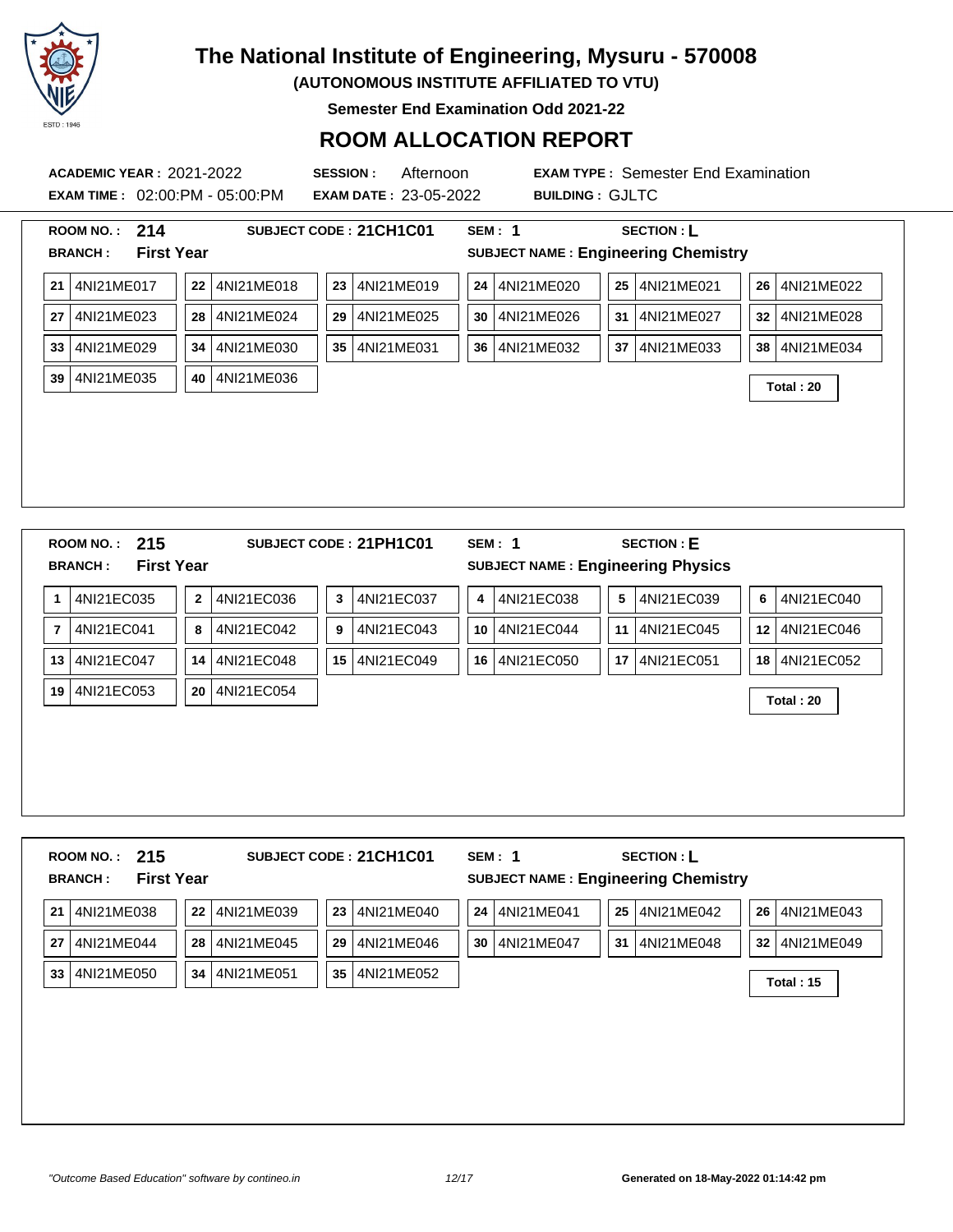

**(AUTONOMOUS INSTITUTE AFFILIATED TO VTU)**

**Semester End Examination Odd 2021-22**

### **ROOM ALLOCATION REPORT**

| <b>ACADEMIC YEAR : 2021-2022</b><br><b>EXAM TIME: 02:00:PM - 05:00:PM</b> | Afternoon<br><b>SESSION:</b><br><b>EXAM DATE: 23-05-2022</b> | <b>EXAM TYPE: Semester End Examination</b><br><b>BUILDING: GJLTC</b>      |          |
|---------------------------------------------------------------------------|--------------------------------------------------------------|---------------------------------------------------------------------------|----------|
| ROOM NO.: $215$<br><b>First Year</b><br><b>BRANCH:</b>                    | SUBJECT CODE: 21CH1C01                                       | <b>SECTION: M</b><br>SEM: 1<br><b>SUBJECT NAME: Engineering Chemistry</b> |          |
| 4NI21ME053<br>37<br>4NI21ME055<br>36                                      | 38<br>4NI21ME056                                             | 39   4NI21ME057<br>40   4NI21ME058                                        | Total: 5 |
|                                                                           |                                                              |                                                                           |          |
|                                                                           |                                                              |                                                                           |          |
|                                                                           |                                                              |                                                                           |          |
|                                                                           |                                                              |                                                                           |          |
| 3UV<br><b>ROOM NO.</b>                                                    | SUR JECT CODE - 21 PH1 CO1                                   | <b>SECTION · E</b><br>$SFM-1$                                             |          |

|                | 304<br><b>ROOM NO.:</b><br><b>First Year</b><br><b>BRANCH:</b> |                              | SUBJECT CODE: 21PH1C01 | SEM: 1          | <b>SECTION: E</b><br><b>SUBJECT NAME: Engineering Physics</b> |                 |
|----------------|----------------------------------------------------------------|------------------------------|------------------------|-----------------|---------------------------------------------------------------|-----------------|
| 1              | 4NI21EC055                                                     | 4NI21EC056<br>$\overline{2}$ | 4NI21EC057<br>3        | 4NI21EC058<br>4 | 4NI21EC059<br>5                                               | 4NI21EC060<br>6 |
| $\overline{7}$ | 4NI21EC122                                                     | 4NI21EC124<br>8              |                        |                 |                                                               | Total: 8        |
|                |                                                                |                              |                        |                 |                                                               |                 |
|                |                                                                |                              |                        |                 |                                                               |                 |
|                |                                                                |                              |                        |                 |                                                               |                 |
|                |                                                                |                              |                        |                 |                                                               |                 |
|                |                                                                |                              |                        |                 |                                                               |                 |

|    | 304<br><b>ROOM NO.:</b><br><b>First Year</b><br><b>BRANCH:</b> |                  | SUBJECT CODE: 21PH1C01 | SEM: 1           | <b>SECTION: F</b><br><b>SUBJECT NAME: Engineering Physics</b> |                  |
|----|----------------------------------------------------------------|------------------|------------------------|------------------|---------------------------------------------------------------|------------------|
| 9  | 4NI21EC031                                                     | 4NI21EC061<br>10 | 4NI21EC062<br>11       | 4NI21EC063<br>12 | 13 4NI21EC064                                                 | 14 4NI21EC065    |
| 15 | 4NI21EC066                                                     | 4NI21EC067<br>16 | 4NI21EC068<br>17       | 4NI21EC069<br>18 | 4NI21EC070<br>19                                              | 20<br>4NI21EC071 |
|    |                                                                |                  |                        |                  |                                                               | Total: 12        |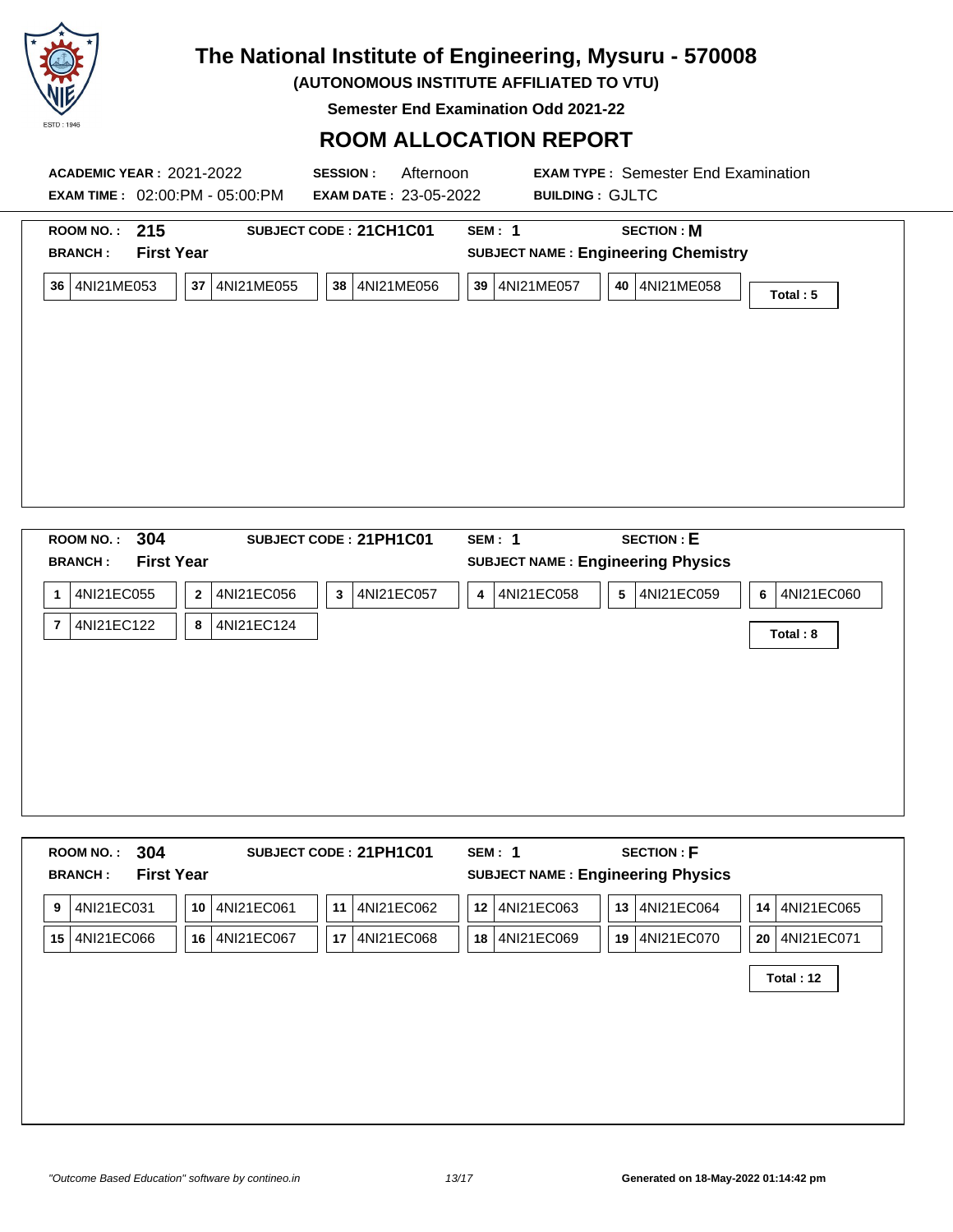

**(AUTONOMOUS INSTITUTE AFFILIATED TO VTU)**

**Semester End Examination Odd 2021-22**

#### **ROOM ALLOCATION REPORT**

**ACADEMIC YEAR :** 2021-2022 **SESSION :** Afternoon **EXAM TYPE :** Semester End Examination **EXAM TIME :** 02:00:PM - 05:00:PM **EXAM DATE :** 23-05-2022 **BUILDING :** GJLTC **ROOM NO. : 304 SUBJECT CODE : 21CH1C01 SEM : 1 SECTION : M BRANCH : First Year SUBJECT NAME : Engineering Chemistry 21** 4NI21ME059 **22** 4NI21ME060 **23** 4NI21ME061 **24** 4NI21ME062 **25** 4NI21ME063 **26** 4NI21ME064 **27** 4NI21ME065 **28** 4NI21ME066 **29** 4NI21ME067 **30** 4NI21ME069 **31** 4NI21ME070 **32** 4NI21ME071 **33** 4NI21ME072 **34** 4NI21ME074 **35** 4NI21ME076 **36** 4NI21ME077 **37** 4NI21ME078 **38** 4NI21ME079

**<sup>39</sup>** 4NI21ME080 **<sup>40</sup>** 4NI21ME081 **Total : 20**

|                | 305<br><b>ROOM NO.:</b>             |                |            |                 | SUBJECT CODE: 21PH1C01 |    | SEM: 1                                   |                 | <b>SECTION: F</b> |                 |            |
|----------------|-------------------------------------|----------------|------------|-----------------|------------------------|----|------------------------------------------|-----------------|-------------------|-----------------|------------|
|                | <b>First Year</b><br><b>BRANCH:</b> |                |            |                 |                        |    | <b>SUBJECT NAME: Engineering Physics</b> |                 |                   |                 |            |
| 1              | 4NI21EC072                          | $\overline{2}$ | 4NI21EC073 | 3               | 4NI21EC074             | 4  | 4NI21EC075                               | 5 <sub>1</sub>  | 4NI21EC076        | 6               | 4NI21EC077 |
| $\overline{7}$ | 4NI21EC078                          | 8              | 4NI21EC079 | 9               | 4NI21EC080             | 10 | 4NI21EC081                               | 11              | 4NI21EC082        | 12 <sub>2</sub> | 4NI21EC083 |
| 13             | 4NI21EC084                          | 14             | 4NI21EC085 | 15 <sup>1</sup> | 4NI21EC086             | 16 | 4NI21EC087                               | 17 <sup>1</sup> | 4NI21EC088        | 18              | 4NI21EC089 |
| 19             | 4NI21EC090                          | 20             | 4NI21EC091 |                 |                        |    |                                          |                 |                   |                 | Total: 20  |
|                |                                     |                |            |                 |                        |    |                                          |                 |                   |                 |            |
|                |                                     |                |            |                 |                        |    |                                          |                 |                   |                 |            |
|                |                                     |                |            |                 |                        |    |                                          |                 |                   |                 |            |
|                |                                     |                |            |                 |                        |    |                                          |                 |                   |                 |            |

| 305<br><b>ROOM NO.:</b>             |                  | SUBJECT CODE: 21CH1C01 | SEM: 1           | <b>SECTION: M</b>                          |                               |
|-------------------------------------|------------------|------------------------|------------------|--------------------------------------------|-------------------------------|
| <b>First Year</b><br><b>BRANCH:</b> |                  |                        |                  | <b>SUBJECT NAME: Engineering Chemistry</b> |                               |
| 4NI21ME082<br>21                    | 22<br>4NI21ME084 | 23<br>4NI21ME085       | 24<br>4NI21ME087 | 25 <sub>1</sub><br>4NI21ME088              | 4NI21ME089<br>26 <sup>1</sup> |
| 4NI21ME090<br>27                    | 28<br>4NI21ME091 | 29<br>4NI21ME092       | 30<br>4NI21ME093 | 31<br>4NI21ME094                           | 4NI21ME095<br>32 <sub>2</sub> |
| 4NI21ME096<br>33                    | 4NI21ME098<br>34 | 35<br>4NI21ME099       | 36<br>4NI21ME100 | 37<br>4NI21ME101                           | 4NI21ME102<br>38 <sup>1</sup> |
| 4NI21ME103<br>39                    | 4NI21ME153<br>40 |                        |                  |                                            | Total: 20                     |
|                                     |                  |                        |                  |                                            |                               |
|                                     |                  |                        |                  |                                            |                               |
|                                     |                  |                        |                  |                                            |                               |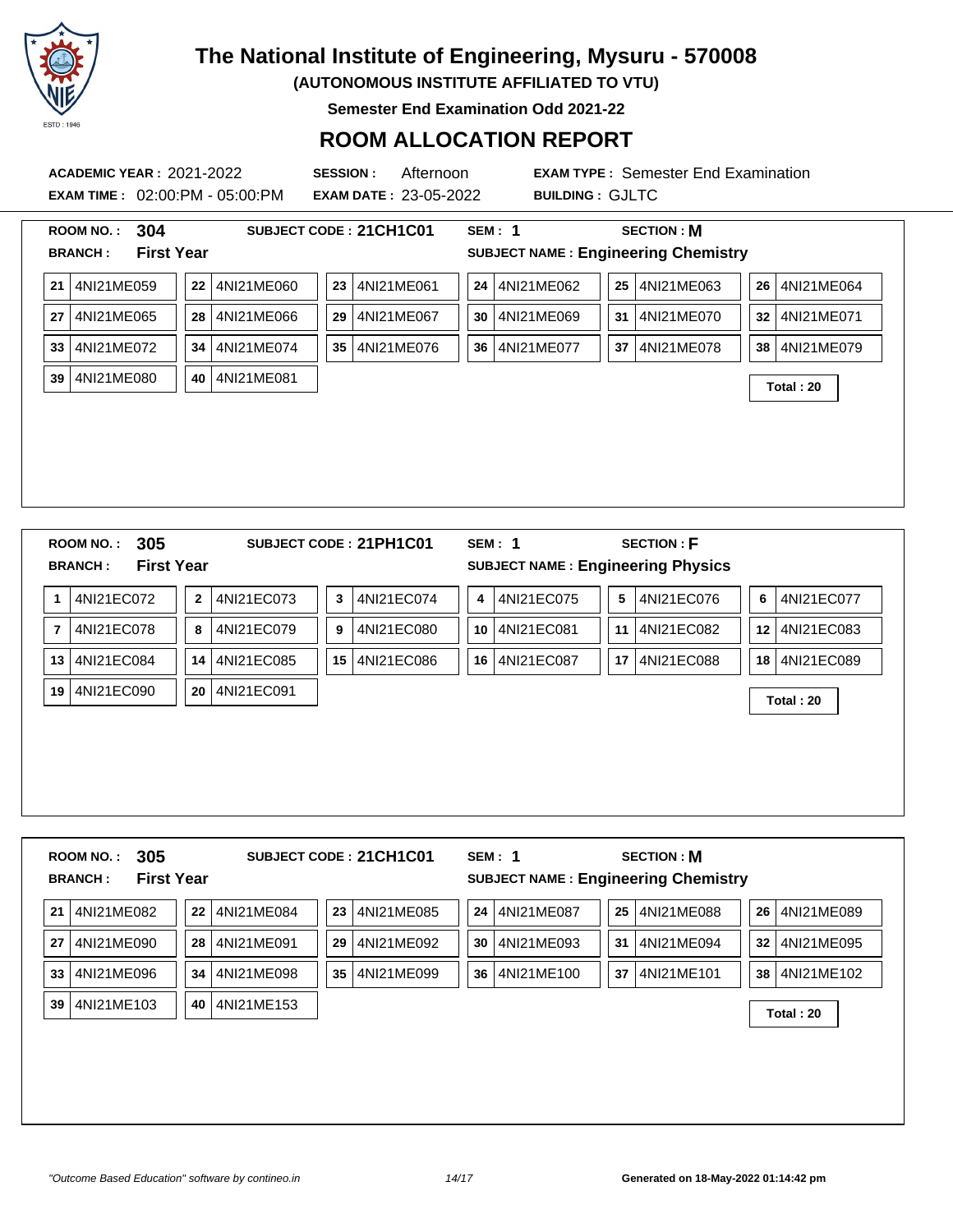

**(AUTONOMOUS INSTITUTE AFFILIATED TO VTU)**

**Semester End Examination Odd 2021-22**

#### **ROOM ALLOCATION REPORT**

**EXAM TIME :** 02:00:PM - 05:00:PM **EXAM DATE :** 23-05-2022 **BUILDING :** GJLTC

|                | 306<br><b>ROOM NO.:</b>             |              |            | SUBJECT CODE: 21PH1C01       |    | <b>SEM: 1</b>                              |    | <b>SECTION: F</b> |    |            |
|----------------|-------------------------------------|--------------|------------|------------------------------|----|--------------------------------------------|----|-------------------|----|------------|
|                | <b>First Year</b><br><b>BRANCH:</b> |              |            |                              |    | <b>SUBJECT NAME: Engineering Physics</b>   |    |                   |    |            |
| 1              | 4NI21EC092                          | $\mathbf{2}$ | 4NI21EC093 | 4NI21EC094<br>3 <sup>1</sup> | 4  | 4NI21EC095                                 | 5  | 4NI21EC096        | 6  | 4NI21EC097 |
| $\overline{7}$ | 4NI21EC098                          | 8            | 4NI21EC099 | 4NI21EC100<br>9              | 10 | 4NI21EC101                                 | 11 | 4NI21EC102        | 12 | 4NI21EC103 |
| 13             | 4NI21EC104                          | 14           | 4NI21EC105 | 4NI21EC106<br>15             | 16 | 4NI21EC107                                 | 17 | 4NI21EC109        | 18 | 4NI21EC111 |
| 19             | 4NI21EC113                          | 20           | 4NI21EC114 |                              |    |                                            |    |                   |    | Total: 20  |
|                |                                     |              |            |                              |    |                                            |    |                   |    |            |
|                |                                     |              |            |                              |    |                                            |    |                   |    |            |
|                |                                     |              |            |                              |    |                                            |    |                   |    |            |
|                |                                     |              |            |                              |    |                                            |    |                   |    |            |
|                |                                     |              |            |                              |    |                                            |    |                   |    |            |
|                |                                     |              |            |                              |    |                                            |    |                   |    |            |
|                |                                     |              |            |                              |    |                                            |    |                   |    |            |
|                | 306<br><b>ROOM NO.:</b>             |              |            | SUBJECT CODE: 21CH1C01       |    | <b>SEM: 1</b>                              |    | <b>SECTION: N</b> |    |            |
|                | <b>First Year</b><br><b>BRANCH:</b> |              |            |                              |    | <b>SUBJECT NAME: Engineering Chemistry</b> |    |                   |    |            |
| 21             | 4NI21ME104                          | 22           | 4NI21ME105 | 4NI21ME106<br>23             | 24 | 4NI21ME107                                 | 25 | 4NI21ME108        | 26 | 4NI21ME109 |
| 27             | 4NI21ME110                          | 28           | 4NI21ME111 | 4NI21ME112<br>29             | 30 | 4NI21ME113                                 | 31 | 4NI21ME114        | 32 | 4NI21ME115 |
| 33             | 4NI21ME116                          | 34           | 4NI21ME117 | 4NI21ME118<br>35             | 36 | 4NI21ME119                                 | 37 | 4NI21ME120        | 38 | 4NI21ME122 |

|                | 307<br><b>ROOM NO.:</b><br><b>BRANCH:</b> | <b>First Year</b> |            | SUBJECT CODE: 21PH1C01     | SEM: 1<br><b>SUBJECT NAME: Engineering Physics</b> | <b>SECTION: F</b> |                 |
|----------------|-------------------------------------------|-------------------|------------|----------------------------|----------------------------------------------------|-------------------|-----------------|
| $\mathbf 1$    | 4NI21EC116                                | $\mathbf{2}$      | 4NI21EC117 | $\mathbf{3}$<br>4NI21EC118 | 4NI21EC119<br>4                                    | 5<br>4NI21EC120   | 4NI21EC121<br>6 |
| $\overline{7}$ | 4NI21EC125                                |                   |            |                            |                                                    |                   | Total: 7        |
|                |                                           |                   |            |                            |                                                    |                   |                 |
|                |                                           |                   |            |                            |                                                    |                   |                 |
|                |                                           |                   |            |                            |                                                    |                   |                 |
|                |                                           |                   |            |                            |                                                    |                   |                 |
|                |                                           |                   |            |                            |                                                    |                   |                 |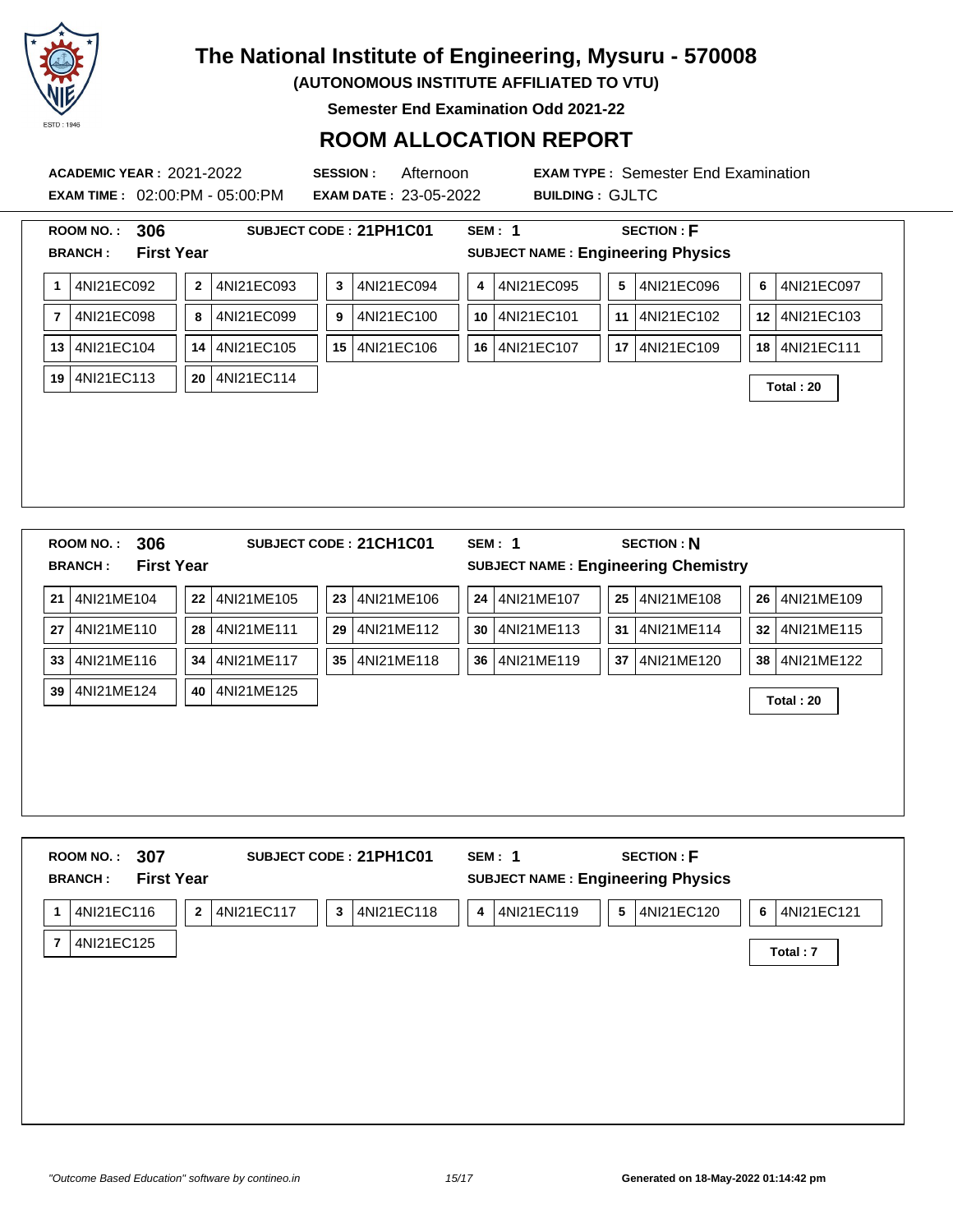

**(AUTONOMOUS INSTITUTE AFFILIATED TO VTU)**

**Semester End Examination Odd 2021-22**

### **ROOM ALLOCATION REPORT**

| 307<br><b>ROOM NO.:</b><br><b>BRANCH:</b> |                                                          | SUBJECT CODE: 21PH1C01         | <b>SEM: 1</b> | <b>SECTION: G</b>                                         |                           |
|-------------------------------------------|----------------------------------------------------------|--------------------------------|---------------|-----------------------------------------------------------|---------------------------|
| 4NI21IP001<br>8<br>4NI21IP012<br>14       | <b>First Year</b><br>9<br>4NI21IP002<br>4NI21IP014<br>15 | 10 4NI21IP003<br>16 4NI21IP015 | 11 4NI21IP005 | <b>SUBJECT NAME: Engineering Physics</b><br>12 4NI21IP006 | 13 4NI21IP008<br>Total: 9 |
|                                           |                                                          |                                |               |                                                           |                           |

**23** 4NI21ME132 **24** 4NI21ME133 **25** 4NI21ME134 **26** 4NI21ME135 **27** 4NI21ME136 **28** 4NI21ME137

**<sup>29</sup>** 4NI21ME138 **<sup>30</sup>** 4NI21ME139 **<sup>31</sup>** 4NI21ME140 **<sup>32</sup>** 4NI21ME141 **Total : 16**

| 4NI21IP023<br>4NI21IP024<br>4NI21IP017<br>4NI21IP018<br>4NI21IP020<br>4NI21IP022<br>5<br>$\overline{2}$<br>3<br>4<br>6<br>$\mathbf 1$ |  |
|---------------------------------------------------------------------------------------------------------------------------------------|--|
|                                                                                                                                       |  |
| 4NI21IP025<br>4NI21IP026<br>8<br>$\overline{7}$<br>Total: 8                                                                           |  |